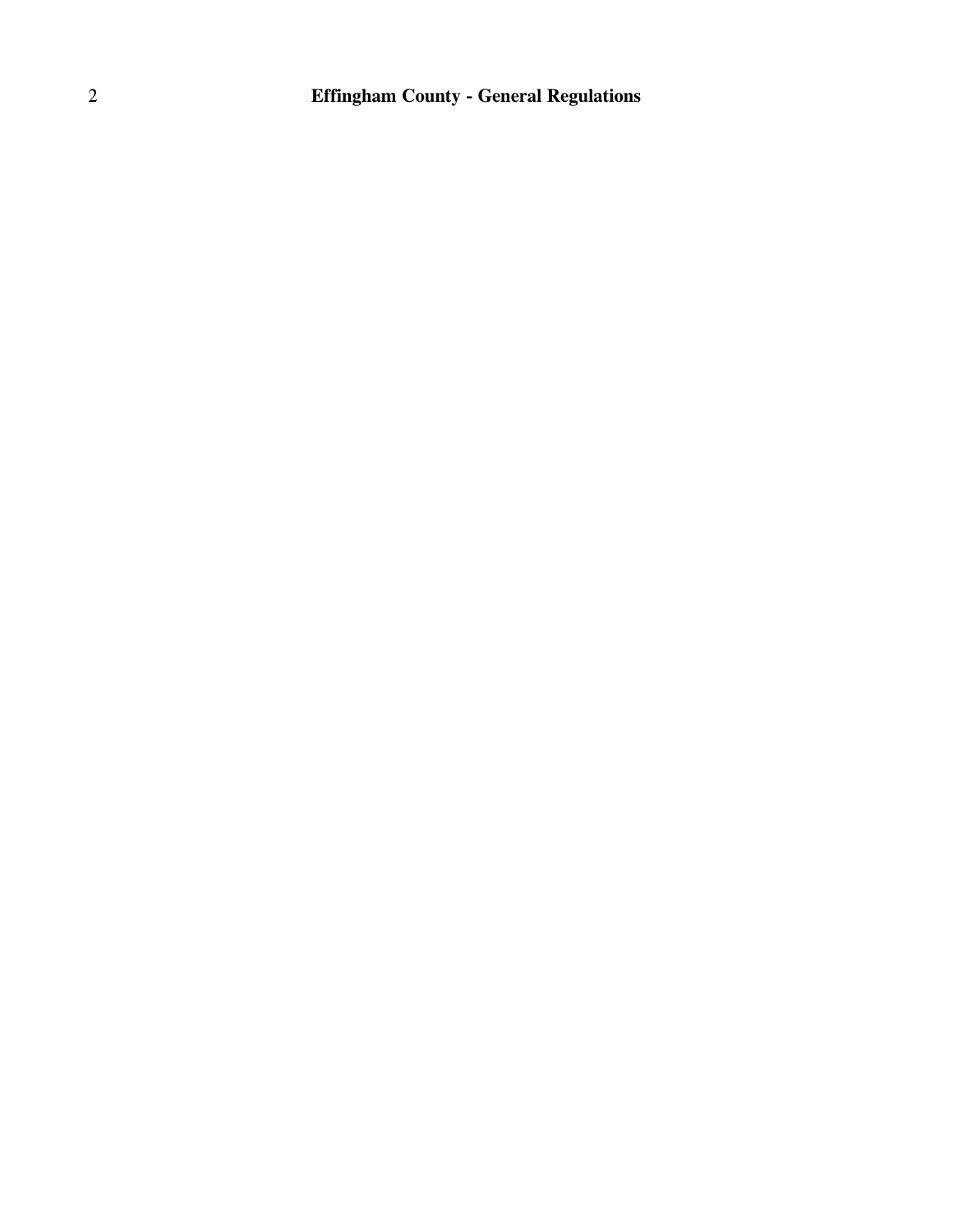### **CHAPTER 90: ANIMAL CONTROL**

#### Section

- 90.01 Definitions
- 90.02 Personnel
- 90.03 Administrator
- 90.04 Powers of the County Board
- 90.05 Police powers
- 90.06 Adoption of state statute
- 90.07 Interference with enforcement
- 90.08 Animals considered a nuisance
- 90.09 Registration forms and tag fees
- 90.10 Dog bites
- 90.11 Inoculation, registration and identification requirements
- 90.12 Control by owner
- 90.13 Impoundment
- 90.14 Microchipping impounded animals
- 90.15 Redemption
- 90.16 Prevention of spread of rabies
- 90.17 Apprehension and investigation
- 90.18 Citations
- 90.19 Dumping of animals
- 90.20 Adoption policy and fees for adoption and other services
- 90.21 Fee schedule
- 90.99 Penalty

#### **§ 90.01 DEFINITIONS.**

For the purpose of this chapter, the following definitions shall apply unless the context clearly indicates or requires a different meaning.

*ADMINISTRATOR.* A veterinarian licensed by the state and appointed pursuant to this chapter.

*ANIMAL CONTROL WARDEN.* Any person hired by the Administrator to perform the duties assigned by the Administrator. The *ANIMAL CONTROL WARDEN* shall have the ability to enforce the County Animal Control Ordinance and to enforce state laws pertaining to animal control issues.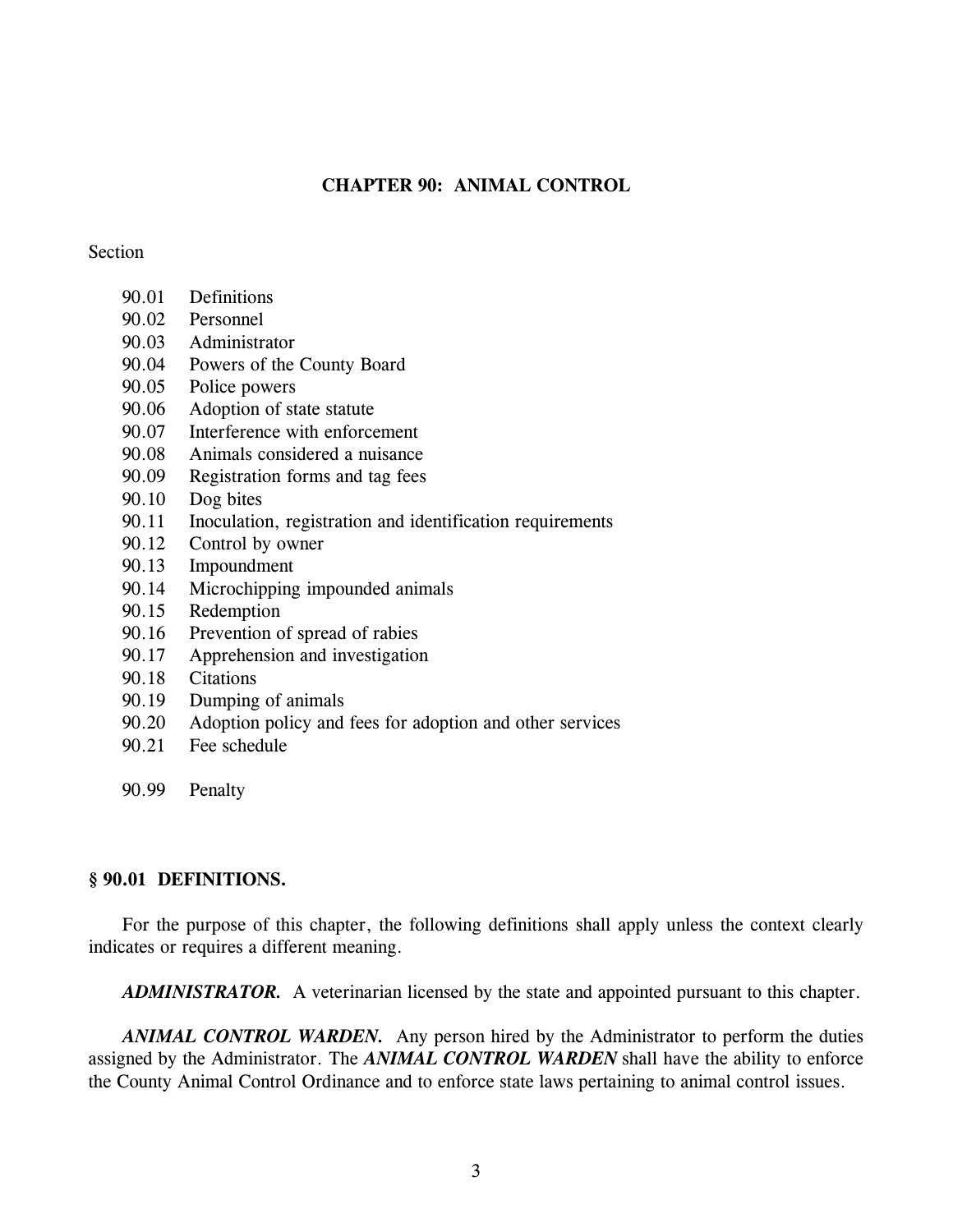*BOARD.* The County Board of Effingham.

*DEPUTY ADMINISTRATOR.* A veterinarian licensed by the state, appointed by the Administrator and approved by the Board of the county.

*DOG.* All members of the family Canidae.

*LEASH.* A cord, rope, strap, chain or frame which shall be securely fastened to the collar or harness of a dog or other animal and shall be of sufficient strength to keep such a dog or other animal under control.

*OWNER.* Any person having a right of property in a dog or other animal, or who has a dog or other animal in his or her care, or acts as its custodian or who knowingly permits a dog or other domestic animal to remain on or about and premise occupied by him or her.

*STRAY DOG.* Any dog not on the premises of the owner or under control by leash, or identifiable by collar or tags. (Ord. passed 1-21-2014)

#### **§ 90.02 PERSONNEL.**

The Chairperson of the County Board shall appoint with the advice and consent of the Board an Administrator. The appointment shall be for one year. The Administrator's salary and expenses, if any, shall be set annually by the Board and incorporated in the annual budget. The Administrator may appoint as many Deputy Administrators and/or Animal Control Wardens as authorized by the Board. The Administrator and Deputy Administrator may be removed for cause. (Ord. passed 1-21-2014)

#### **§ 90.03 ADMINISTRATOR.**

(A) The Administrator shall have control of all equipment and personnel and shall carry out the Animal Control Program in the county; however, the Administrator will be responsible and accountable to the County Board for all equipment and personnel. A budget will be prepared annually and submitted to the County Board at the proper time. The budget will outline all expenditures for the Animal Control Program including the contract fee paid to the Administrator.

(B) The Administrator shall control and prevent the spread of rabies, and shall also have the following duties:

(1) Administer the Animal Control Program in the county;

(2) Make such reports as are required by the Director of the Department of Agriculture of the state and the County Board;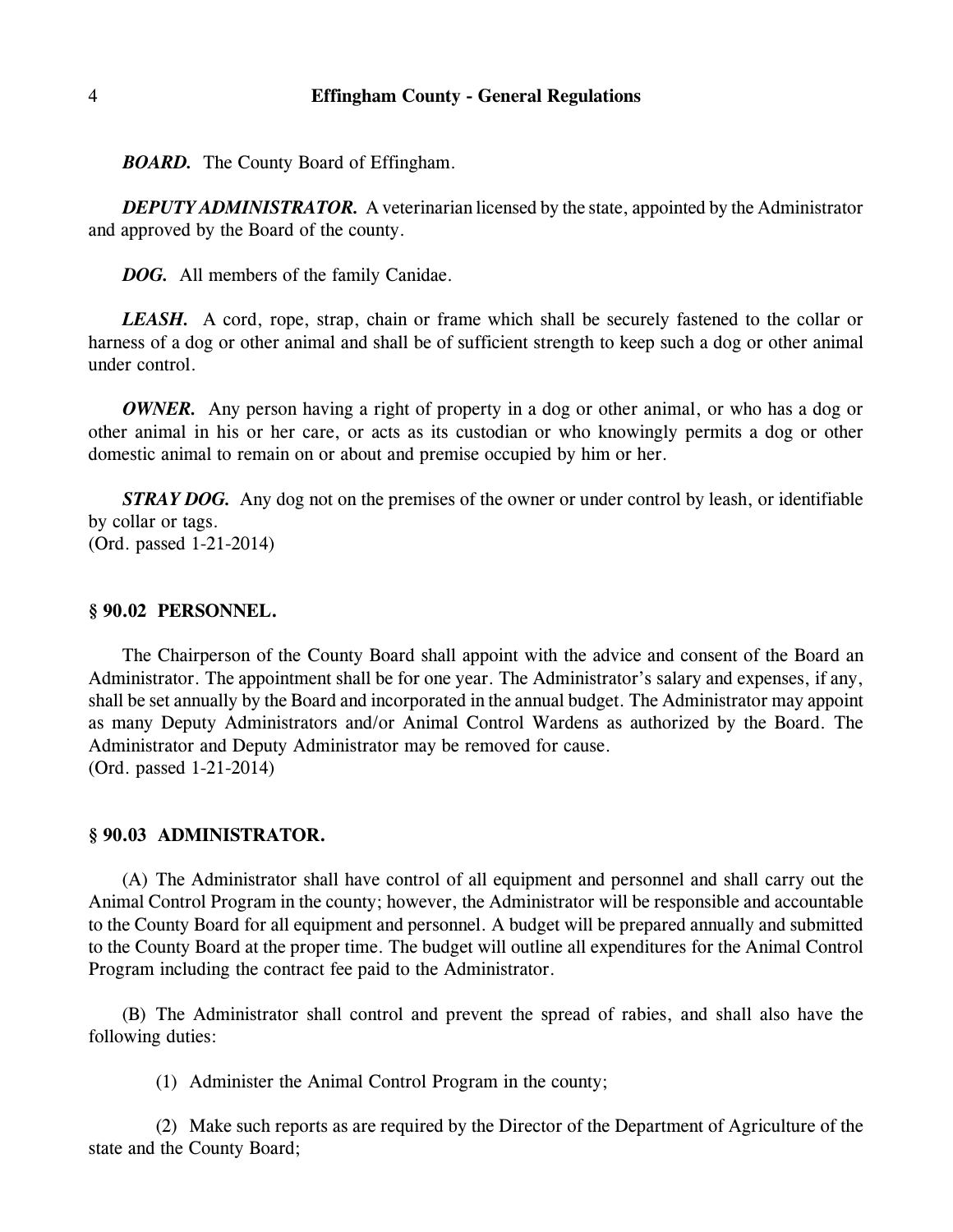(3) Direct the activities of and assign duties to the personnel working in the County Animal Control Program; and

(4) Develop quarantine procedures for any and all animals that bite another animal and/or human being where it cannot be proven that the biting animal(s) has been vaccinated for rabies. (Ord. passed 1-21-2014)

### **§ 90.04 POWERS OF THE COUNTY BOARD.**

The County Board, by virtue of this chapter, has the following powers:

(A) Direct the Administrator to develop written job descriptions for all personnel working in the County Animal Control Program;

(B) Direct the Administrator to draft written rules and regulations for the operation of the County Animal Control Program as needed;

(C) Direct the Administrator to prepare an annual budget for the operation of the County Animal Control Program; and

(D) To approve all expenditures under the Animal Control Program. (Ord. passed 1-21-2014)

#### **§ 90.05 POLICE POWERS.**

(A) The Administrator, Deputy Administrator and Animal Control Wardens do not have the power of peace officers in the county, except for the purpose of enforcing the provisions of the Illinois Animal Control Act, being 510 ILCS 5 or this chapter, including the issuance and service of citations and summonses.

(B) The County Animal Control Wardens are hereby allowed to carry animal control spray and a tranquilizer gun after proper training to be used only in case of emergency. Authorization to use this equipment will be at the discretion of the Administrator. (Ord. passed 1-21-2014)

#### **§ 90.06 ADOPTION OF STATE STATUE.**

(A) The county adopts the Illinois Animal Control Act, 510 ILCS 5/1 et seq., as it may be amended from time to time and as allowed by said division.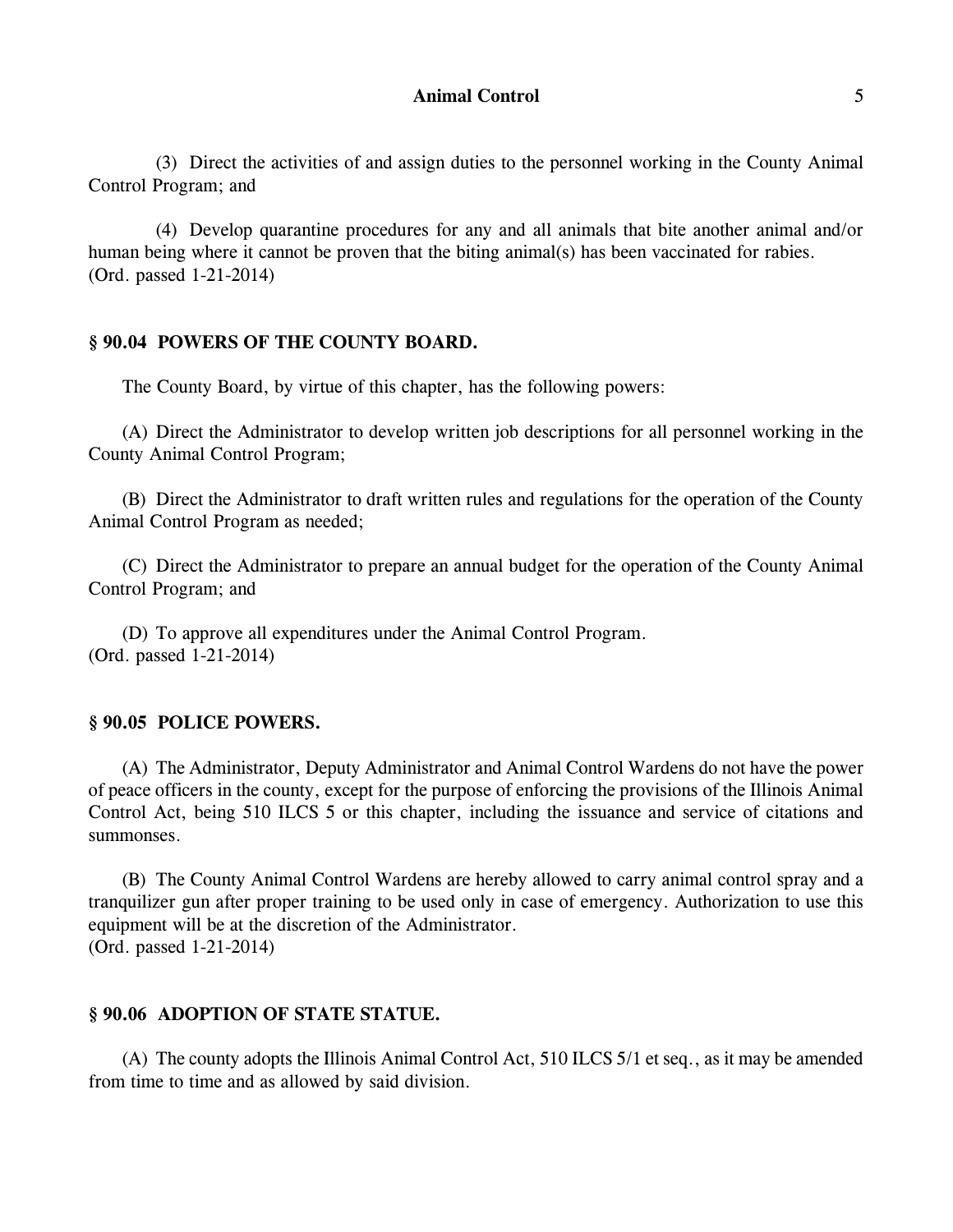(B) The county adopts the Illinois Domestic Animals Running at Large Act, 510 ILCS 55/1 et seq., as they may be amended from time to time and as allowed by said division. (Ord. passed 1-21-2014)

### **§ 90.07 INTERFERENCE WITH ENFORCEMENT.**

No person shall, in any way, interfere with any person who is known to such person to be or who identifies himself or herself to be a county employee or officer enforcing the provisions of this chapter or engage in catching or impounding any animal under the authority of this chapter. (Ord. passed 1-21-2014) Penalty, see § 90.99

### **§ 90.08 ANIMALS CONSIDERED A NUISANCE.**

(A) No person owning, possessing or harboring any animal within unincorporated the county shall permit said animal to become a nuisance; an animal, other than a dog trained for law enforcement in the performance of its duty, shall be considered a nuisance if said animal:

(1) Chases, molests, attacks, bites, interferes with or physically intimidates any person while on or off the premises of the owner; or

(2) Chases, molests, attacks, bites and interferes with other domestic animals off the premises of the owner.

(B) The Animal Control Warden, or delegate, upon reasonable grounds, shall impound any animal creating a nuisance by being in violation of division  $(A)(1)$  or  $(A)(2)$  above and restrained by a competent person.

(Ord. passed 1-21-2014) Penalty, see § 90.99

### **§ 90.09 REGISTRATION FORMS AND TAG FEES.**

The Administrator shall provide licensed veterinarians with rabies inoculation certificates in a form approved by the County Board, which shall be signed by the veterinarian administering the rabies inoculation vaccine. The original of said certificate shall be issued to the owner of the dog or other animal which has been inoculated and a copy of the certificate shall be returned to the Administrator or his or her designated representative.

(Ord. passed 1-21-2014)

#### **§ 90.10 DOG BITES.**

(A) When the Administrator receives information that any person has been bitten by a dog or other animal, the Administrator, or his or her authorized representative, shall have such dog or other animal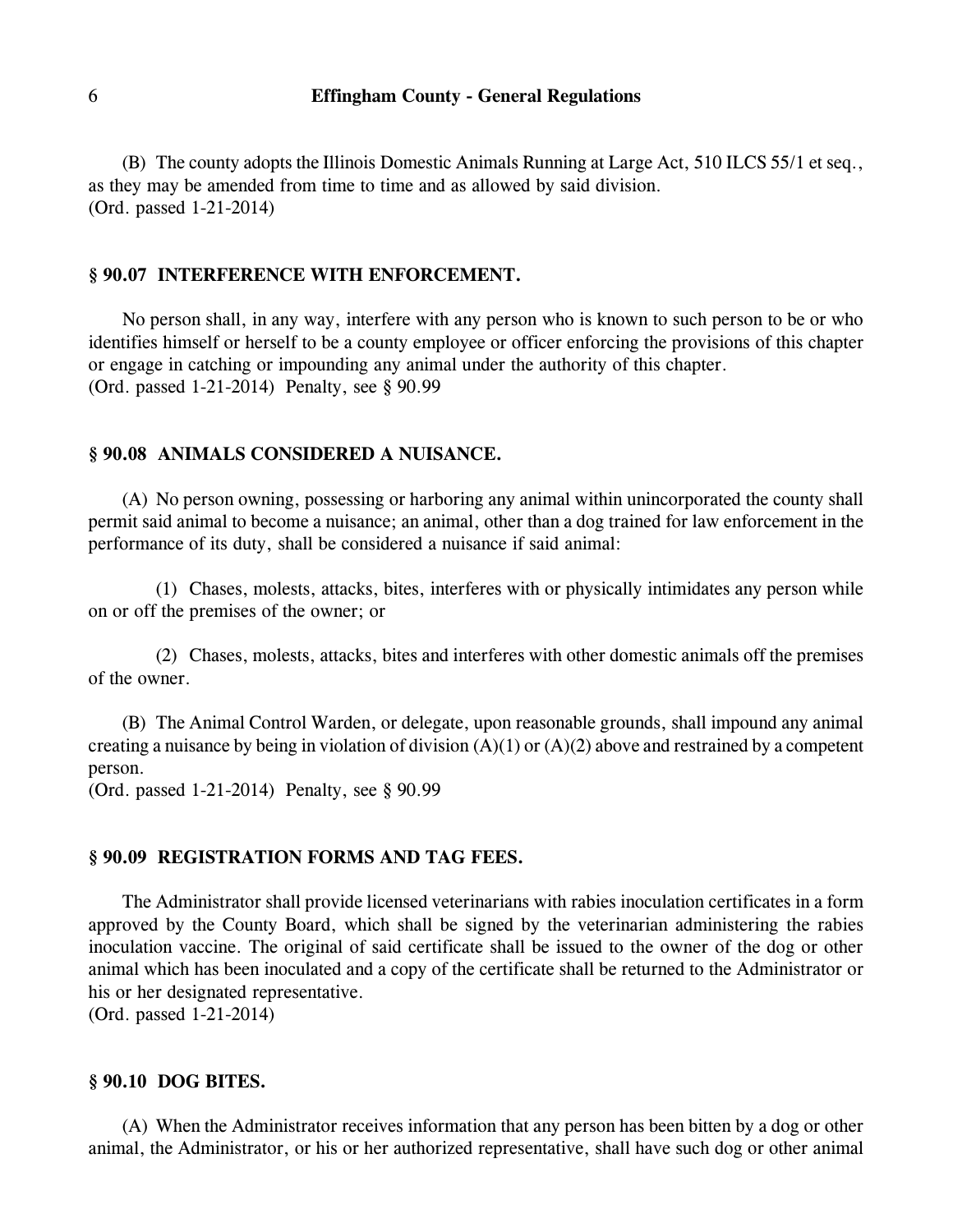### **Animal Control** 7

confined under the observation of a licensed veterinarian for a period of ten days. The Administrator may, by regulation, permit such confinement to be reduced to a period of less than ten days. Such veterinarian shall report the clinical condition of the dog or other animal immediately, with confirmation in writing to the Administrator within 24 hours after the dog or other animal is presented for examination, giving the owner's name, address, the date of confinement, the breed, description, age and sex of such dog or other animal, on appropriate form approved by the Administrator. The Administrator shall notify the attending physician or responsible health agency. At the end of the confinement period, the veterinarian shall submit a written report to the Administrator advising him or her of the final disposition of such dog or other animal on appropriate forms approved by the Administrator. When evidence is presented that such dog or other animal was inoculated against rabies within the time prescribed by law, it may be confined in a manner, on the owner's premises, which will prohibit it from biting any person for a period of ten days, if the Administrator, or other licensed veterinarian, adjudges such confinement satisfactory. The Administrator may, by regulation, permit such confinement to be reduced to a period of less than ten days. At the end of the confinement period, such dog or other animal shall be examined by the Administrator, or licensed veterinarian.

(B) It is unlawful for any person having knowledge that any person has been bitten by a dog or other animal to refuse to notify the Administrator promptly. It is unlawful for the owner of such dog or other animal to euthanize, sell, give away or otherwise dispose of such dog or other animal known to have bitten a person, until it is released by the Administrator or his or her authorized representative. It is unlawful for the owner of such dog or other animal to refuse or fail to comply with the written or printed instructions made by the Administrator or his or her authorized representative. If such instructions can not be delivered in person, they shall be mailed to the owner of such dog or other animal by regular mail, postage prepaid. The affidavit or testimony of the Administrator, or his or her authorized representative, delivering or mailing such instructions is prima facie evidence that the owner of such dog or other animal was notified of his or her responsibilities. Any expense incurred in the handling of a dog or other animal under this section shall be borne by the owner. For the purpose of this section, the work "immediately" means by telephone, in person, or by other than use of the mail. (Ord. passed 1-21-2014) Penalty, see § 90.99

### **§ 90.11 INOCULATION, REGISTRATION AND IDENTIFICATION REQUIREMENTS.**

(A) Every owner of a dog four months or more of age shall register every 12 months the dog with the Administrator. A valid registration and rabies inoculation tag shall be attached to a collar or harness and worn by the dog to which tag was issued. Consideration shall be given to farm or hunting dogs or other special cases. Fee for registration shall be set by Administrator with approval of the County Board. The yearly tag fee shall be \$5 per year.

(B) Every owner of a dog four months or more of age shall cause such dog to be inoculated against rabies by a licensed veterinarian annually or every three years depending on the type of vaccine used. (Ord. passed 1-21-2014) Penalty, see § 90.99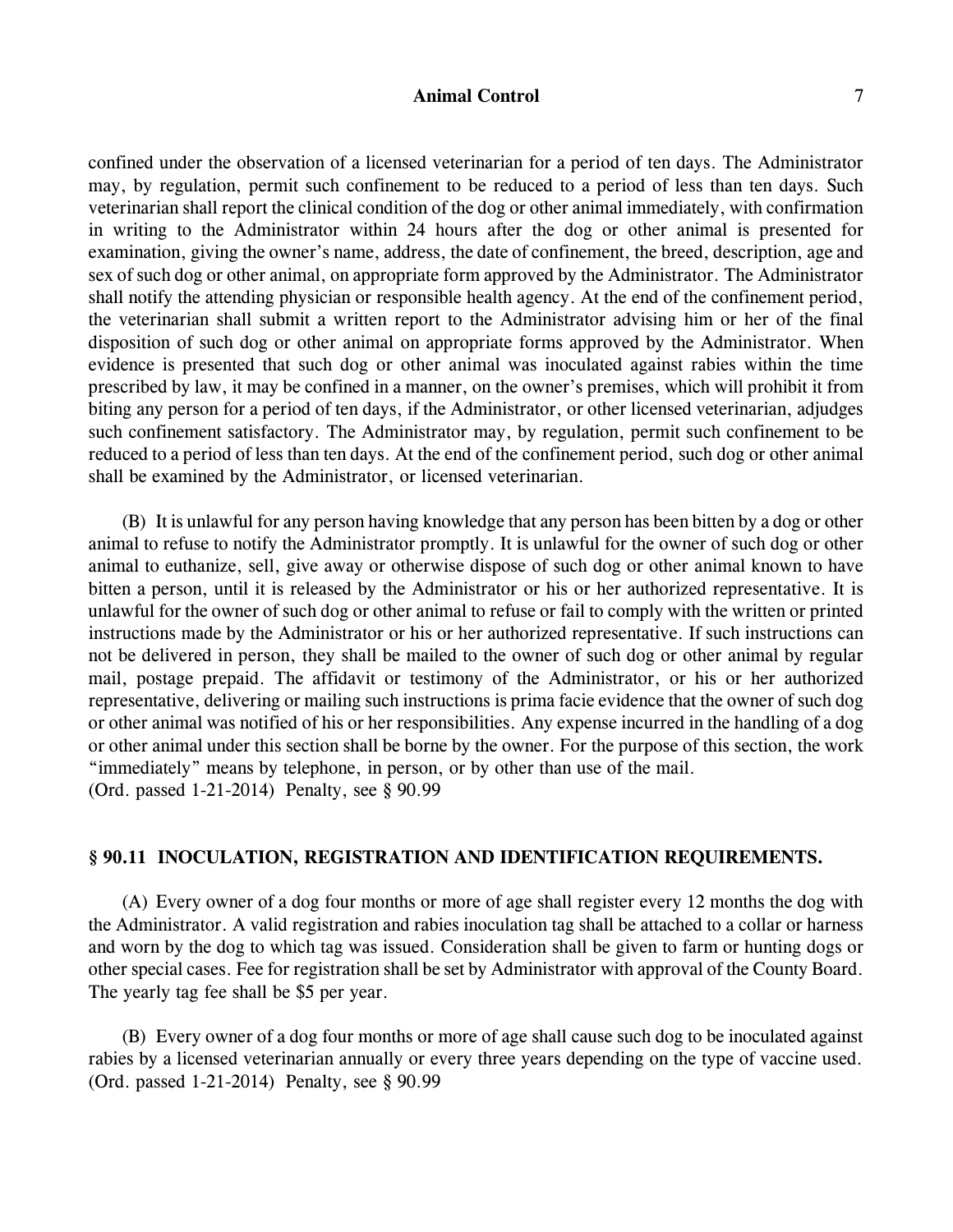### **§ 90.12 CONTROL BY OWNER.**

(A) Every owner of a dog shall keep such dog from leaving the premises occupied by said owner unless the dog is accompanied or supervised by its owner or on a leash.

(B) Consideration shall be given to farm and hunting dogs or other special cases. (Ord. passed 1-21-2014) Penalty, see § 90.99

#### **§ 90.13 IMPOUNDMENT.**

(A) The Animal Control Wardens shall and any peace officer may apprehend and impound the following dogs:

(1) Dogs which have bitten a person;

(2) Dogs four months or more of age which have not been inoculated against rabies by a licensed veterinarian;

(3) Dogs four months or more of age not on the premises of their owners and which do not have a current, valid rabies inoculations tag attached to their collar or harness; except special circumstances in § 90.12; and

(4) Dogs wearing a current valid rabies inoculation tag which are not on the premises occupied by the dog's owner and are not accompanied or supervised by the owner and are not on a leash when a complaint has been received by the Animal Control Wardens.

(B) When a dog whose owner is known is impounded, notice shall be immediately given to the owner by the Administrator or his or her authorized representative. The owner will be contacted and an attempt to serve a copy of that notice personally will be made. If the notice cannot be given personally to the owner, the notice shall be left with any person 13 years or older residing at the last known mailing address of the owner of by attaching the notice to the main entrance of the owner's residence. An affidavit or testimony of the Administrator or his or her authorized representative who gives the notice shall be prima facie evidence of the receipt of such notice by the owner. In the case of dogs impounded pursuant to divisions  $(A)(2)$  through  $(A)(4)$  above, if the dog is not redeemed within five days from the date the notice was given of the dog impounded, the impounded dog shall be humanely dispatched, or otherwise disposed of by the impounding facility as a stray dog in accordance with the laws that exist or may hereafter exist. When an owner cannot be identified, the animal shall be deemed a stray and if unclaimed for three days maybe humanely dispatched and/or adopted. Should the owner become known after three days all rights to the animal shall have been forfeited. (Ord. passed 1-21-2014)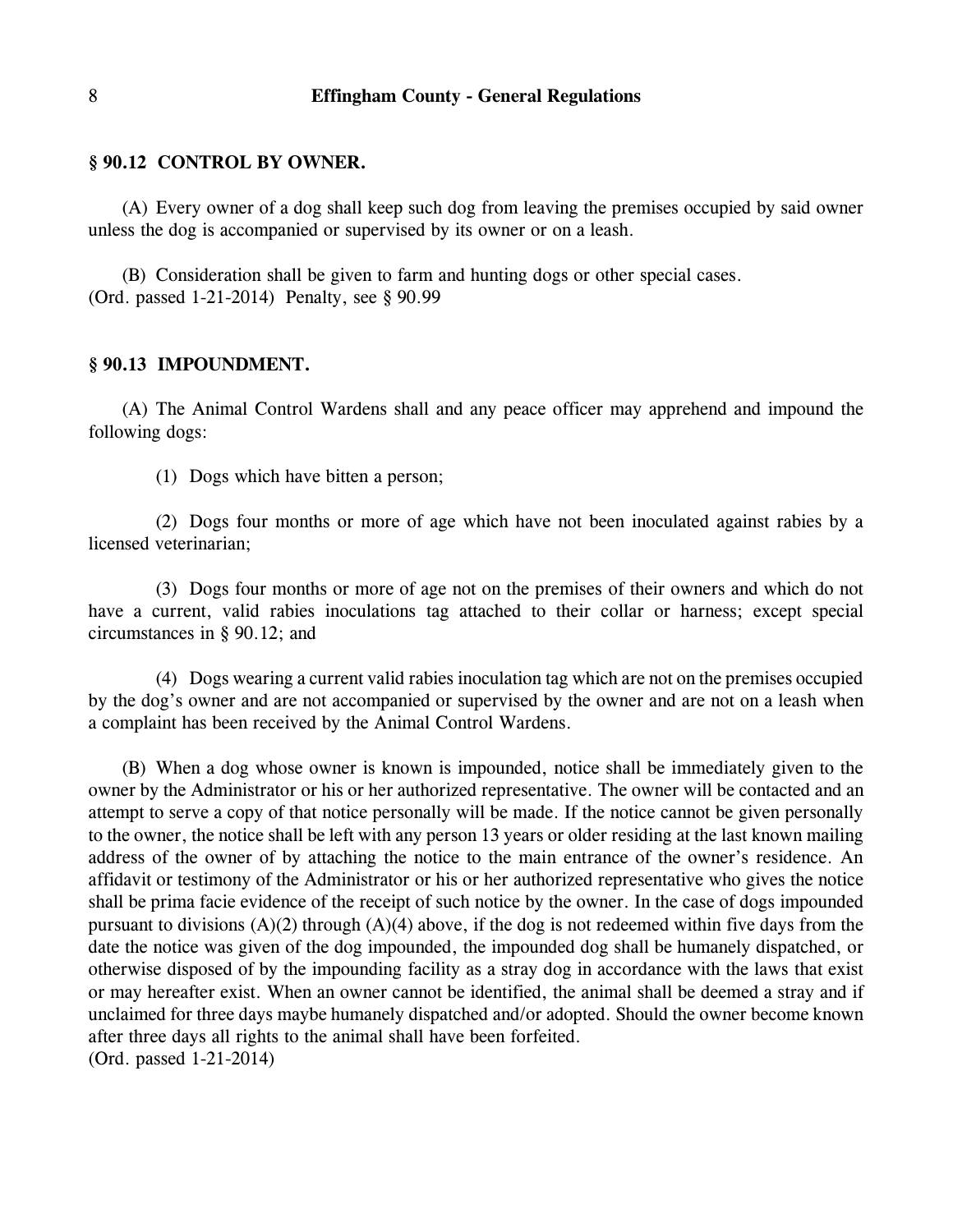### **§ 90.14 MICROCHIPPING IMPOUNDED ANIMALS.**

Every canine and feline that is impounded by the County Animal Control shall be microchipped if not already. The cost of the microchipping shall be \$15 and shall be paid by the owner or individual adopting said animal. The microchipping fee is in addition to the other fees assessed according to this chapter and the animal control fee schedule. (Ord. passed 1-21-2014)

#### **§ 90.15 REDEMPTION.**

(A) When the owner of any dog impounded pursuant to  $\S 90.13(A)(2)$  and  $(A)(3)$  desires to redeem the dog, the following procedures shall be followed.

(1) At the time of impoundment the Animal Control Warden shall prepare an impoundment form to be approved by the Administrator indicating the fine of \$25 for first offense, \$50 for the second offense within 30 days, and third and any other occurrence may result in citation of \$75, \$100 and/or court appearance.

(2) The impounding authority shall place on the impoundment form, previously prepared by the Animal Control Warden, a charge of \$15 per day for each day (a day is 24 hours) the dog was impounded.

(3) At time of release, the owner shall present a current registration and rabies inoculation certificate and a receipt from the Administrator showing that the total amount due, as indicated by the impoundment form, has been paid. If no current rabies inoculation certificate is available, a receipt from a licensed veterinarian showing fee for rabies inoculation has been paid must be presented prior to release.

(B) All amounts collected by the Administrator pursuant to this section shall be placed in the Animal Control Fund and shall be used in paying the cost of operating the Animal Control Program. (Ord. passed 1-21-2014)

### **§ 90.16 PREVENTION OF SPREAD OF RABIES.**

(A) Whenever a case of rabies has occurred in a locality, or when the proper officials of a government unit are apprehensive of the spread of rabies, the Administrator may order:

(1) That all dogs or other animals in the locality be:

- (a) Kept confined with an enclosure; or
- (b) Kept muzzled and restrained by a leash.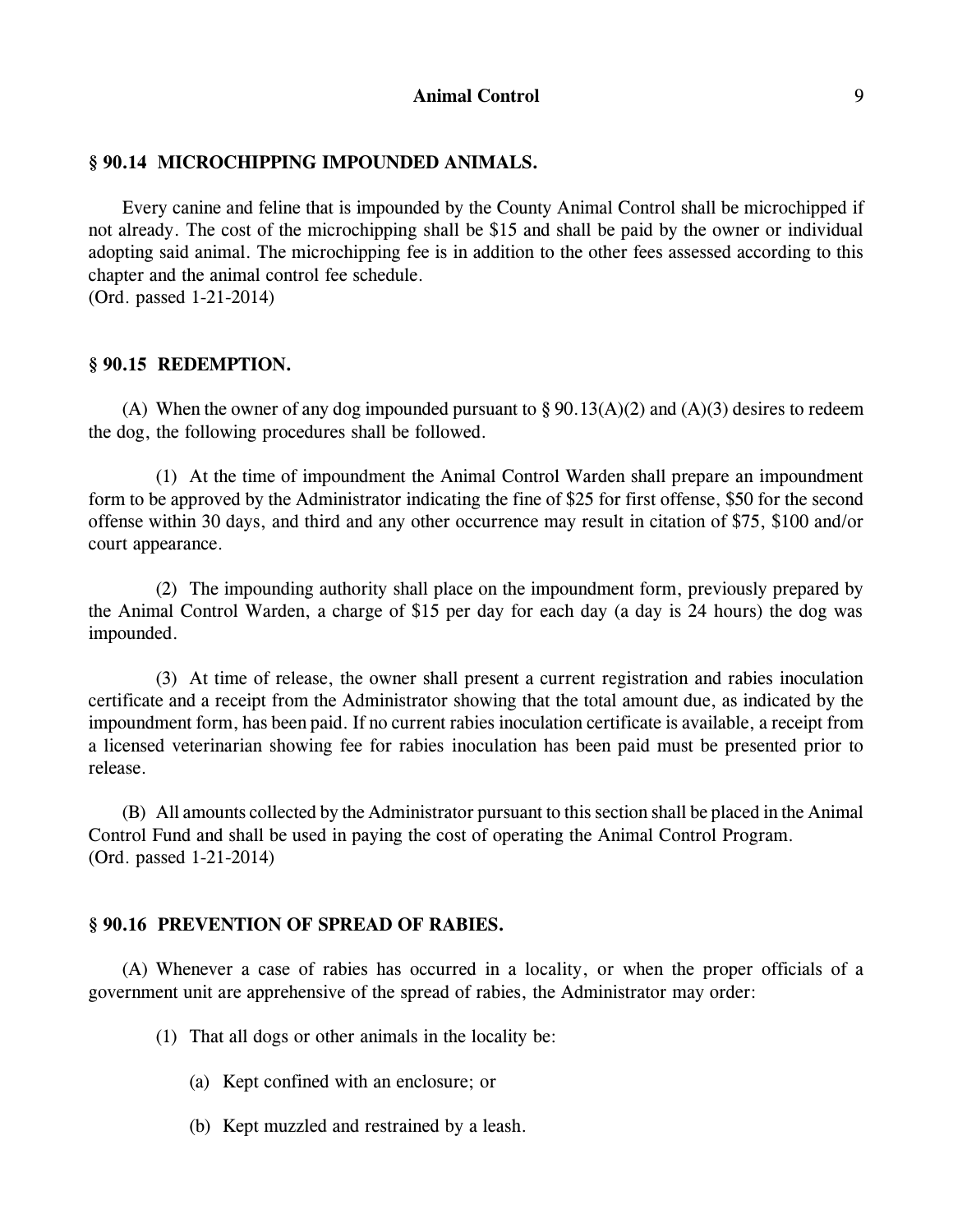(2) That all owners or keepers of dogs or other animals take prophylactic measures as they deem necessary to prevent the spread of rabies; and/or

(3) Other measures as may be necessary to control the spread of rabies.

(B) The Administrator may determine the area of the locality in which, and the period of time during which, such orders shall be effective. (Ord. passed 1-21-2014)

#### **§ 90.17 APPREHENSION AND INVESTIGATION.**

(A) For the purposes of carrying out the provisions of this chapter, the Administrator or his or her authorized representative or any peace officer may enter onto private property to apprehend a dog or other animal thought to be infected with rabies; to apprehend a straying dog or other animal; or, to apprehend a dog or other animal that has bitten any person.

(B) At the request of the owner or occupier of private property, the Administrator or his or her authorized representative may enter onto such property to apprehend any dog whether or not said dog is wearing a rabies inoculations tag or an identification tag. (Ord. passed 1-21-2014)

#### **§ 90.18 CITATIONS.**

(A) Animal Control Wardens and peace officers of the county may issue citations to the owners of dogs for violation of §§ 90.15 and 90.16, in lieu of impounding the dog.

(B) When such a citation is issued, an appearance date of not less than ten days and not more than 45 days shall be entered by the officer on the citation. (Ord. passed 1-21-2014) Penalty, see § 90.99

### **§ 90.19 DUMPING OF ANIMALS.**

No person shall cause any animal to be dumped or abandoned in any area of the county. (Ord. passed 1-21-2014) Penalty, see § 90.99

### **§ 90.20 ADOPTION POLICY AND FEES FOR ADOPTION AND OTHER SERVICES.**

(A) The Administrator shall develop a policy for the adoption of dogs and/or other animals not redeemed by owner, and dogs and/or other animals brought to the animal control facility by the owners that wish to make available their animals adoption.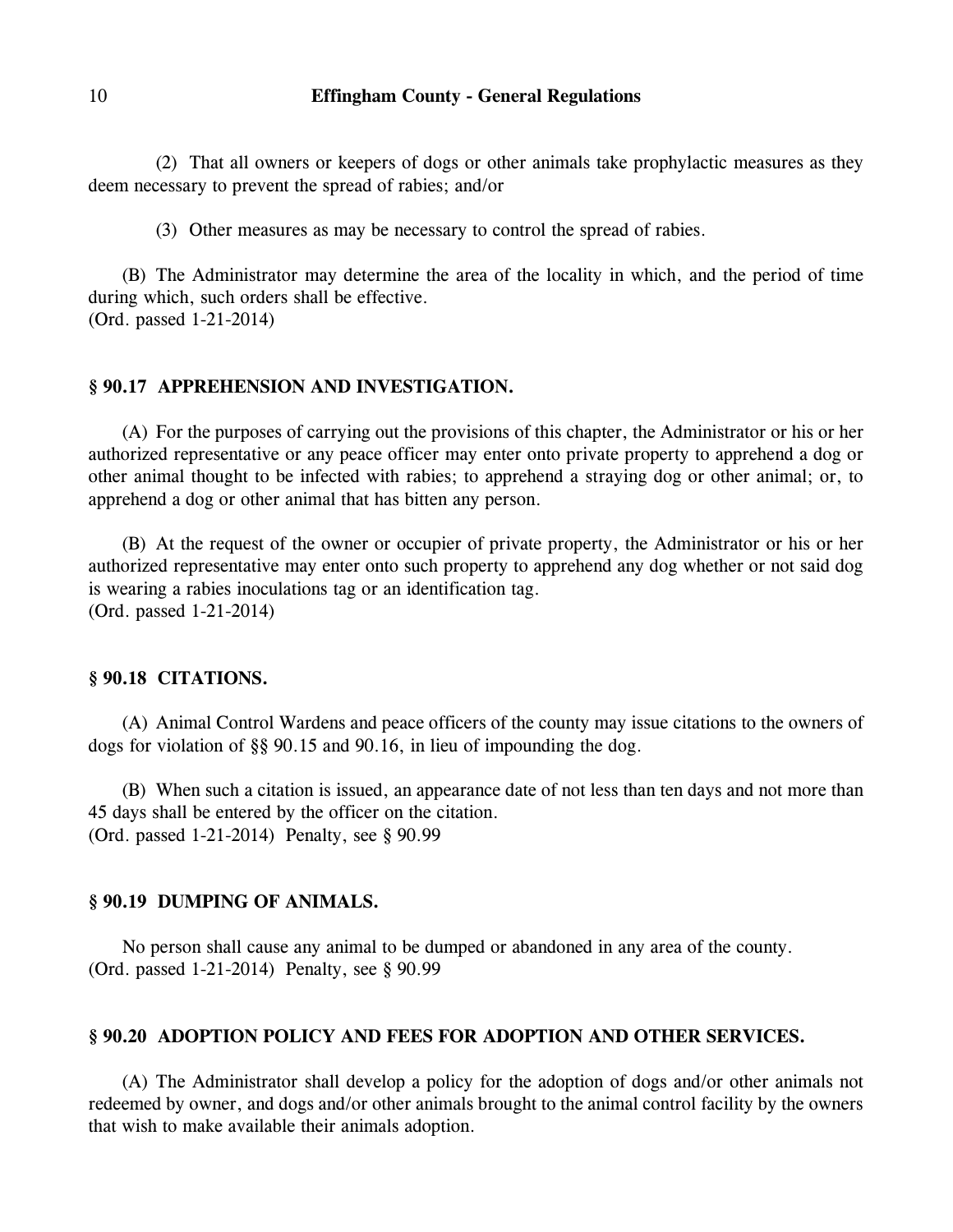(B) The adoption fees are outlined in § 90.21.

(C) Further, § 90.21 contains the fees for other services provided by County Animal Control.

(D) The fee schedule set forth herein as § 90.21 shall be posted at the Animal Control Center such that citizens may be able to read it upon entering the animal control facility. (Ord. passed 1-21-2014)

### **§ 90.21 FEE SCHEDULE.**

| After hours fee                                                                                                                    | \$30 (per call out, added to impound fee)               |
|------------------------------------------------------------------------------------------------------------------------------------|---------------------------------------------------------|
| Boarding fee                                                                                                                       | $$15$ (per day)                                         |
| Cats and kittens, not spayed/neutered                                                                                              | \$65 (includes cost of spay/neuter and microchip)       |
| Cats and kittens, spayed/neutered                                                                                                  | \$5 (must be microchipped; if not already: \$15 more)   |
| Dogs and pups, not spayed/neutered                                                                                                 | \$90 (includes cost of spay/neuter and microchip)       |
| Dogs and pups, spayed/neutered                                                                                                     | \$20 (must be microchipped, if not already - \$15 more) |
| Rabies tag, yearly                                                                                                                 |                                                         |
| Altered                                                                                                                            | \$5                                                     |
| Unaltered                                                                                                                          | \$15                                                    |
| Redemption fee (if animal is not microchipped, it will be chipped and cost will be \$15 more;<br>includes \$25 public safety fine) |                                                         |
| First offense                                                                                                                      | \$50                                                    |
| Second offense                                                                                                                     | \$75                                                    |
| Third offense                                                                                                                      | \$100                                                   |

(Ord. passed 1-21-2014)

#### **§ 90.99 PENALTY.**

(A) Any person violating any provision of this chapter, other than the dumping of animals provision, or counterfeiting or forging any rabies inoculation certificate, shall be guilty of a petty offense and upon conviction thereof be fined in an amount not less than \$50, and not more than \$500.

(B) The fine for a violation of §§ 90.08, 90.09 and 90.12 shall be a range of \$50 to \$500 per day, per occurrence plus court costs, and shall be set by the court. The owner or custodian of the dog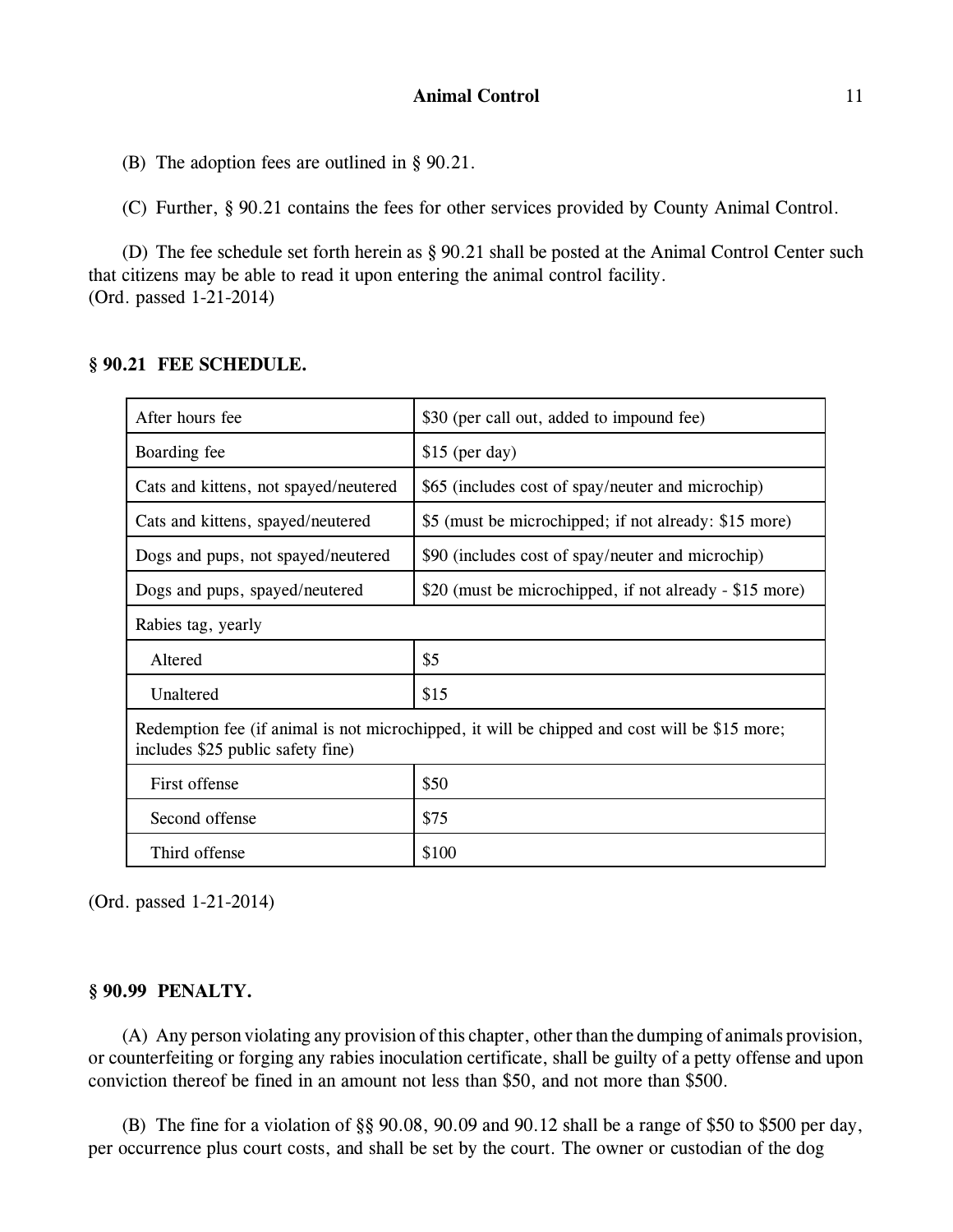receiving the citation may plead guilty to the offense(s) charged in the citation if prior to the scheduled appearance date, a fine within the range is recommended by the State's Attorney's Office, and approved by the court.

(C) Any person who is convicted of an offense of § 90.19 shall be guilty of a petty offense and shall be fined not less than \$100 or more than \$500. (Ord. passed 1-21-2014)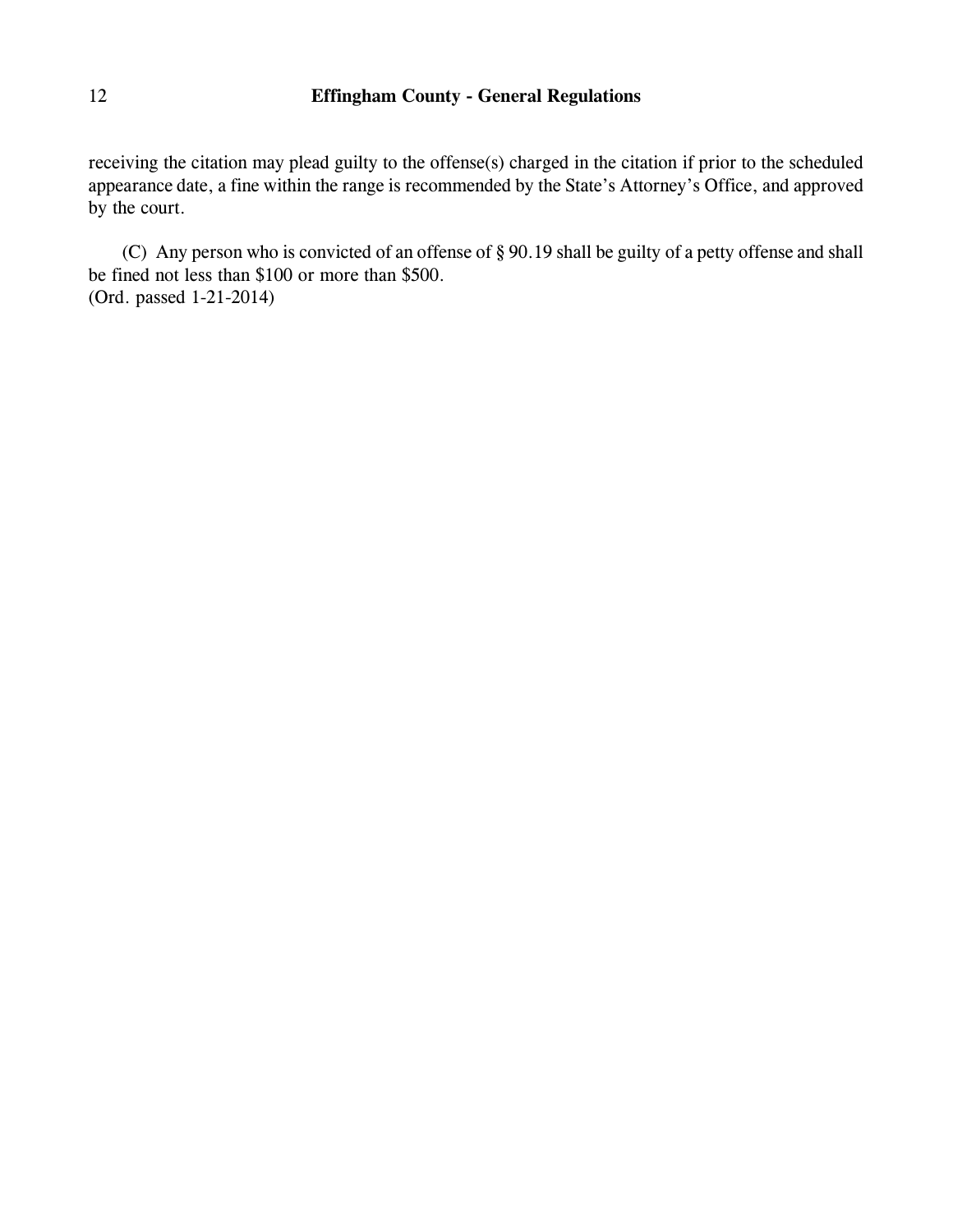# **CHAPTER 91: FAIR HOUSING**

#### Section

- 91.01 Short title
- 91.02 Purpose and declaration of policy
- 91.03 Construction
- 91.04 Definitions
- 91.05 Discriminatory terms
- 91.06 Refusals to deal
- 91.07 Withholding housing
- 91.08 Advertisements
- 91.09 Advertisements, causing or permitting
- 91.10 Signs and notices
- 91.11 Exemptions
- 91.12 Limitations
- 91.13 Withholding housing
- 91.14 Refusals of offers
- 91.15 Advertisements
- 91.16 Signs and notices
- 91.17 Discrimination in lending
- 91.18 Refusals to deal in lending
- 91.19 Coverage
- 91.20 Representation
- 91.21 Other violations
- 91.22 Complaints
- 91.23 Hearings by County Board
- 91.24 Enforcement
- 91.25 Remedies
- 91.99 Penalty

### **§ 91.01 SHORT TITLE.**

This chapter shall be known and may be cited as the Fair Housing Code of the county. (Prior Code, § 13-1-1)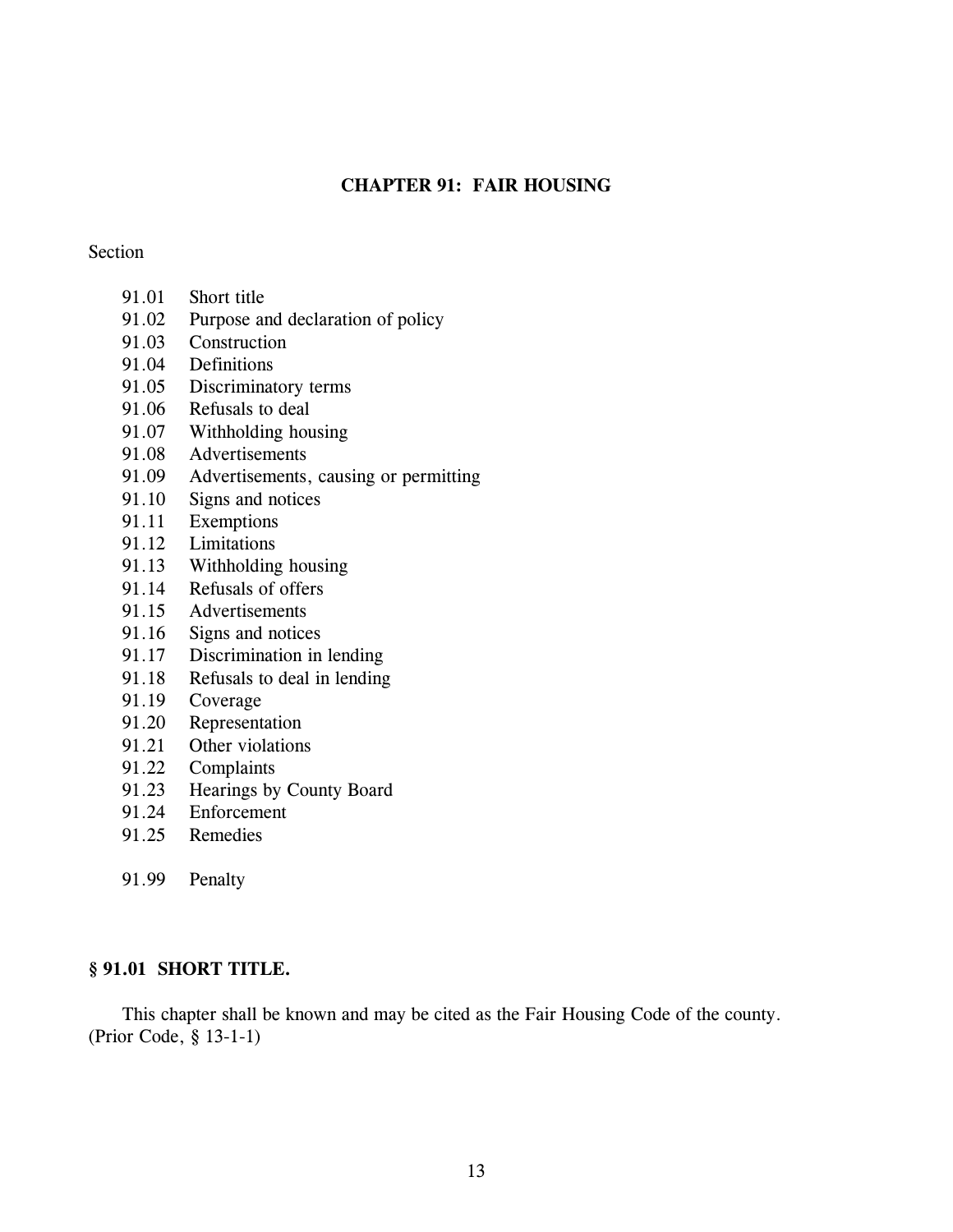### **§ 91.02 PURPOSE AND DECLARATION OF POLICY.**

It is hereby declared to be the policy of the county and the purpose of this chapter, in the exercise by the county of its police and regulatory powers for the protection of the public safety for the health, morals, safety and welfare of the persons in and residing in the county, and for the maintenance and promotion of commerce, industry and good government in the county, to secure to all persons living or desiring to live in the county a fair opportunity to purchase, lease, rent or occupy housing without discrimination based on race, color, religion, national origin, sex or disability. (Prior Code, § 13-1-2)

#### **§ 91.03 CONSTRUCTION.**

This chapter shall be construed according to the fair import of its terms and shall be liberally construed to further the purposes and policy stated in § 91.02 and the special purposes of the particular provision involved.

(Prior Code, § 13-1-3)

#### **§ 91.04 DEFINITIONS.**

For the purpose of this chapter, the following definitions shall apply unless the context clearly indicates or requires a different meaning.

**DWELLING.** Any building or structure, or portion thereof, within the county which is arranged, designed or used as a home, residence or living quarters of one or more individuals.

*HOUSING.* Includes any building or structure, or portion thereof, within the county, which is used or occupied or is intended, arranged or designed to be used or occupied as a home, residence or living quarters of one or more individuals, groups or families, and includes any vacant land within the county which is zoned or intended to be used for the construction of any such building or structure.

*LEASE.* Includes sublease, assignment or rent (or rental), and includes any contract to do any of the foregoing.

*LENDING INSTITUTION.* Any bank, insurance company, savings and loan association, other person in the business of lending money or guaranteeing loans, any person in the business of obtaining, arranging or negotiating loans or guarantees as agent or broker, and any person in the business of buying or selling loans or instruments for the payment of money which are secured by title to a security interest in real estate, but shall not include any religious institution or organization nor any charitable or educational organization operated, supervised or controlled by a religious institution or organization.

*NATIONAL ORIGIN.* Includes the national origin of an ancestor.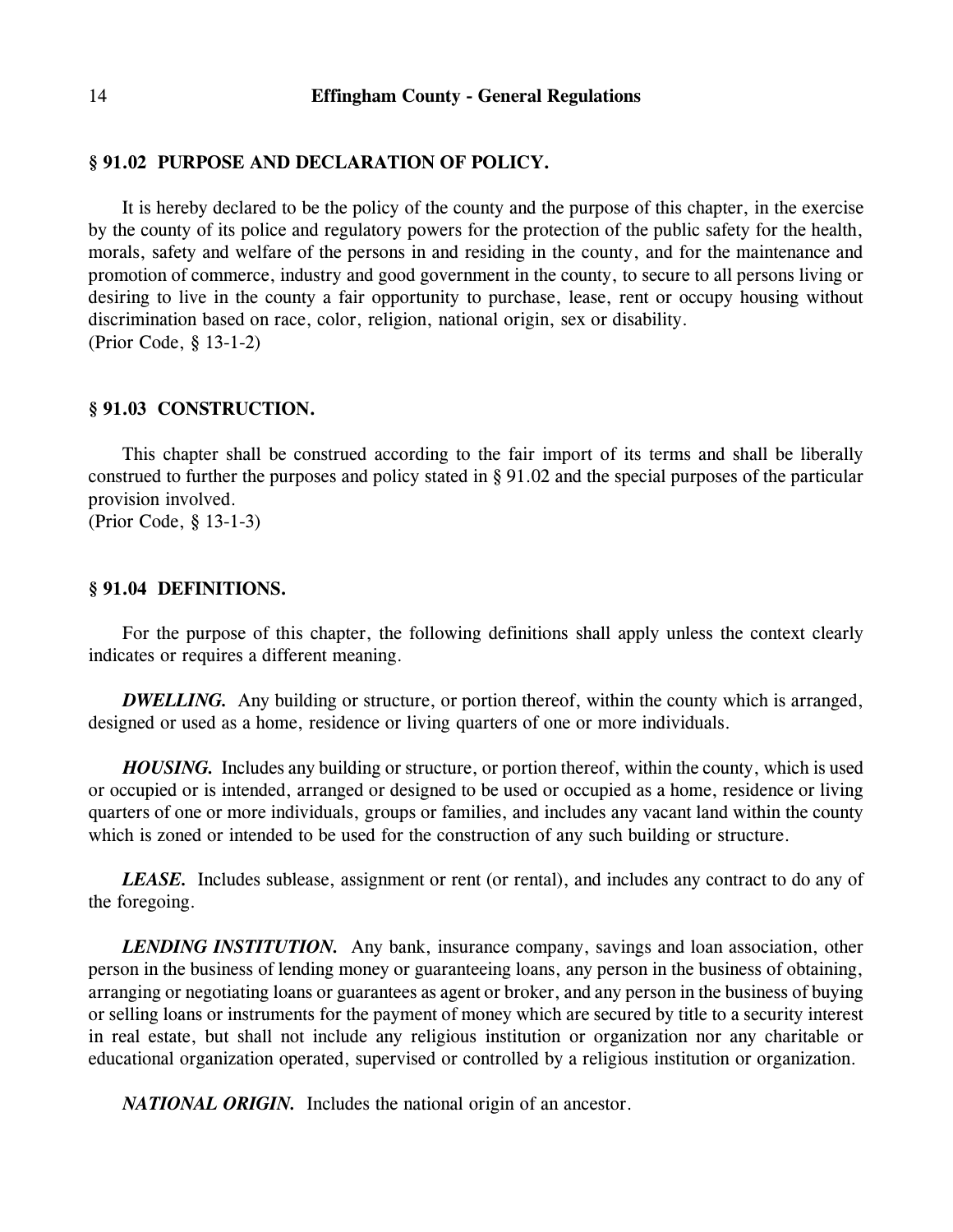#### Fair Housing 15

*OWNER.* Any person who holds legal or equitable title to, or owns any beneficial interest in, any dwelling or housing, or who holds legal or equitable title to shares of, or holds any beneficial interest in, any real estate cooperative which owns any dwelling or housing.

*PERSON*. Includes one or more individuals, corporations, partnerships, associations, legal representatives, mutual companies, unincorporated organizations, trusts, trustees in bankruptcy, receivers and fiduciaries.

*PURCHASE.* Includes any contract to purchase.

*REAL ESTATE AGENT.* Any real estate broker, and real estate salesperson and any other person who, as employee or agent or otherwise, engages in the management or operation of any dwelling or housing.

*REAL ESTATE BROKER.* Any person licensed as a real estate broker in accordance with the provisions of the state statutes, or required thereby to be so licensed. (See 225 ILCS 454/1 et seq.)

*REAL ESTATE SALESPERSON.* Any person licensed as a real estate salesperson in accordance with the provisions of the state statutes, or required thereby to be so licensed.

*REAL ESTATE TRANSACTION.* The purchase, sale, exchange or lease of any dwelling or housing, and an option to do any of the foregoing.

*SALE.* Includes any contract to sell, exchange or to convey, transfer or assign legal or equitable title to or a beneficial interest in real estate. (Prior Code, § 13-1-4)

### **§ 91.05 DISCRIMINATORY TERMS.**

It shall be an unlawful housing practice and a violation of this chapter for any owner or other person to sell or lease a dwelling or housing on terms, conditions or privileges that discriminate between persons because of race, color, religion, national origin, sex or disability. (Prior Code, § 13-1-5) Penalty, see § 91.99

#### **§ 91.06 REFUSALS TO DEAL.**

It shall be an unlawful housing practice and a violation of this chapter or any owner or other person to refuse to negotiate for, enter into, or perform any sale or lease of any dwelling or housing, because of the race, color, religion, national origin, sex or disability of any party, to such sale or lease, or of any member of the family of any such party, or of any person using or occupying or intending to use or occupy such dwelling or housing, or of any person using or occupying any dwelling or housing in the area in which such dwelling or housing is located.

(Prior Code, § 13-1-6) Penalty, see § 91.99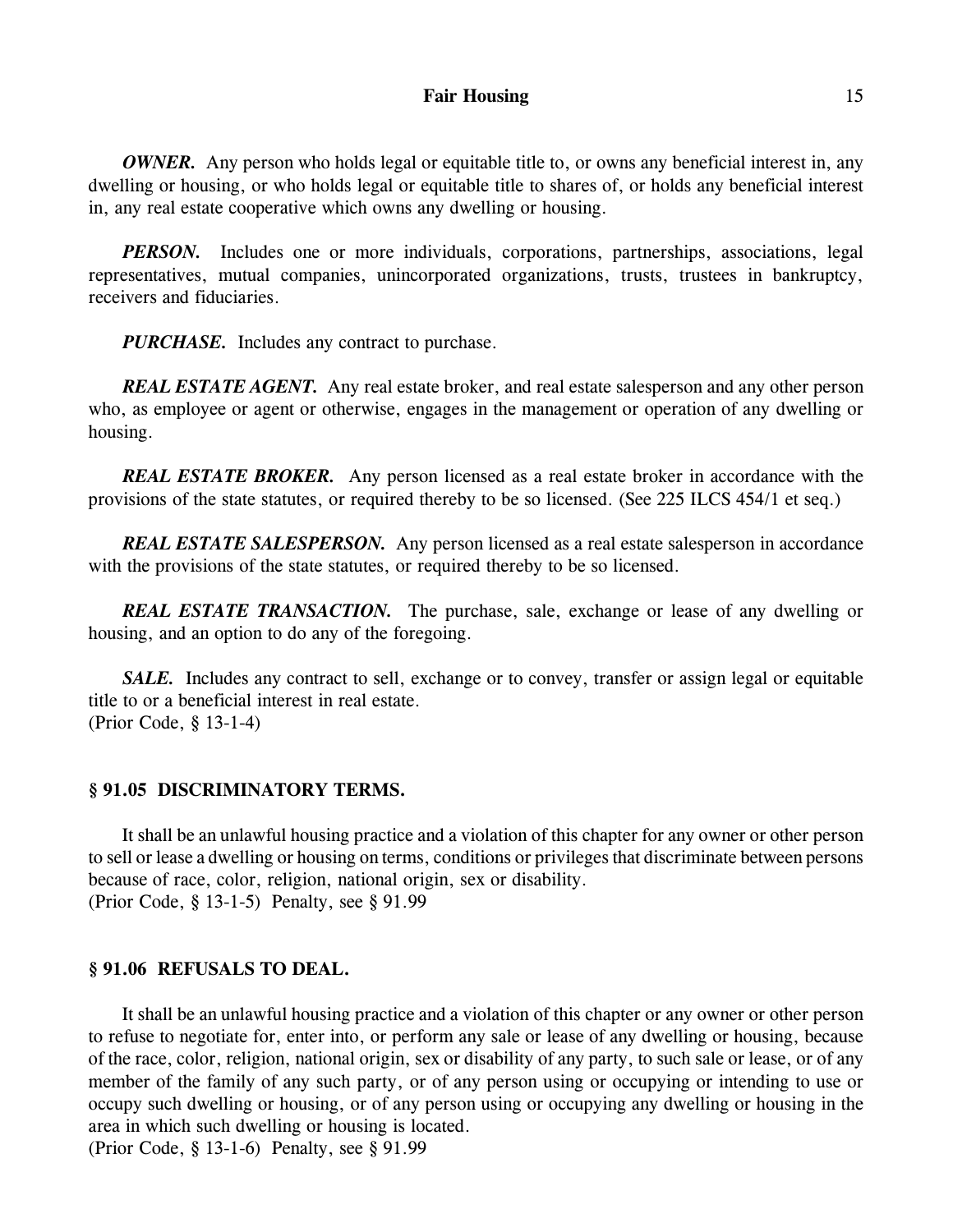#### **§ 91.07 WITHHOLDING HOUSING.**

It shall be an unlawful housing practice and a violation of this chapter for any owner or other person to represent to any person that any dwelling or housing is not available for inspection, purchase, sale, lease or occupancy when in fact it is so available, or otherwise to withhold housing from any person because of race, color, religion, national origin, sex or disability. (Prior Code, § 13-1-7) Penalty, see § 91.99

#### **§ 91.08 ADVERTISEMENTS.**

It shall be an unlawful housing practice and a violation of this chapter for any owner or other person to publish or circulate a statement, advertisement or notice of an intention to sell or lease any dwelling or housing in a manner that is unlawful under this chapter. (Prior Code, § 13-1-8) Penalty, see § 91.99

# **§ 91.09 ADVERTISEMENTS, CAUSING OR PERMITTING.**

It shall be an unlawful housing practice and a violation of this chapter for any owner or other person to cause any person to circulate or publish a statement, advertisement or notice that such owner or other person intends to sell or lease any dwelling or housing in a manner that is unlawful under this chapter, or to consent thereto.

(Prior Code, § 13-1-9) Penalty, see § 91.99

### **§ 91.10 SIGNS AND NOTICES.**

It shall be an unlawful housing practice and a violation of this chapter for any owner or other person to post or erect, or cause any person to post or erect, any sign or notice upon any dwelling or housing, indicating an intent to sell or lease any dwelling or housing in a manner that is unlawful under this chapter.

(Prior Code, § 13-1-10) Penalty, see § 91.99

#### **§ 91.11 EXEMPTIONS.**

This chapter shall not apply to the rental of any room or dwelling unit in any owner-occupied dwelling which consists of more than one but less than five dwelling units. As used herein, the term *DWELLING UNIT* means one or more rooms which are arranged, designed or used as living quarters for one family or one individual. The term owner includes the spouse or any lineal descendant or ancestor of the owner.

(Prior Code, § 13-1-11)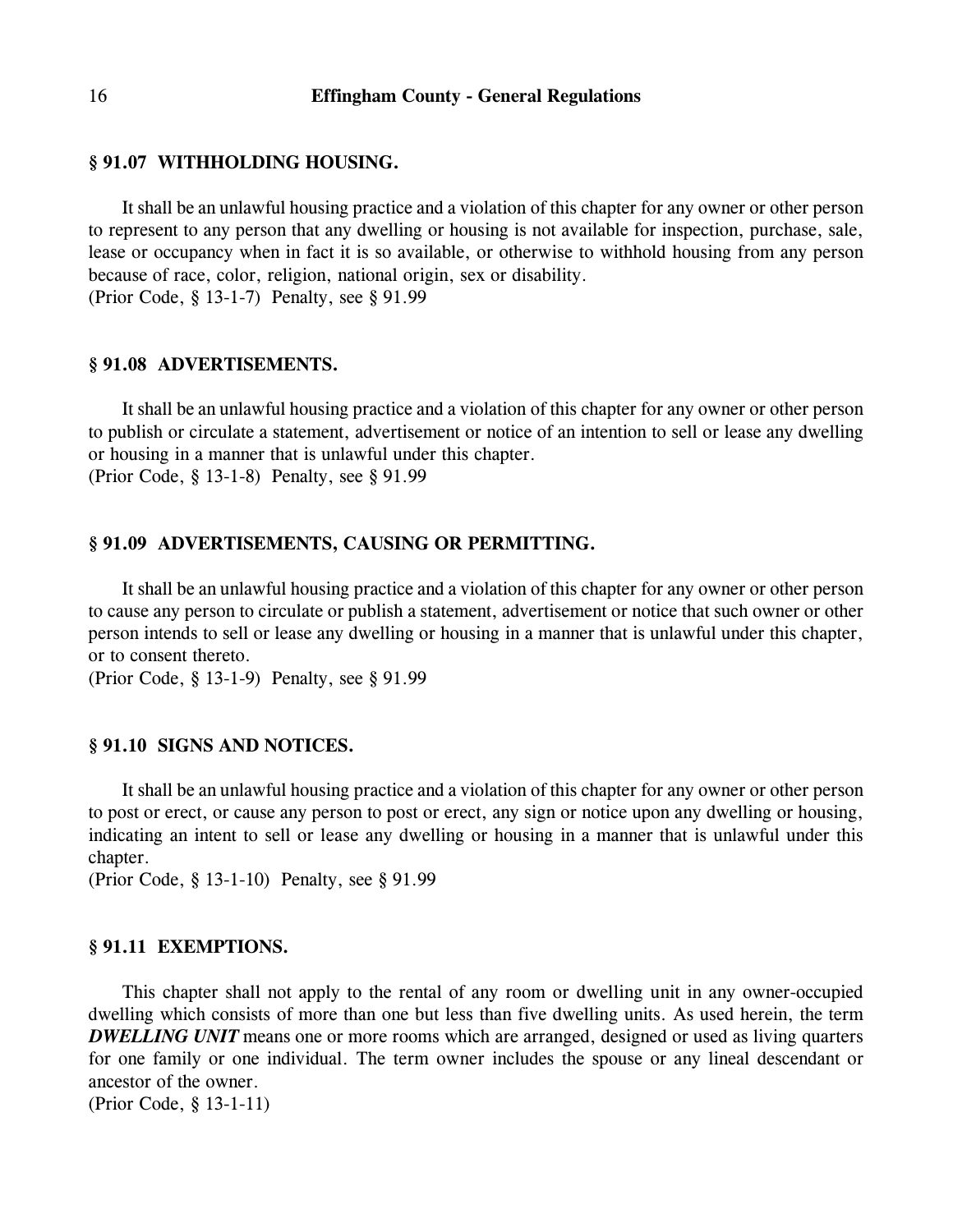#### Fair Housing 17

### **§ 91.12 LIMITATIONS.**

Nothing in this chapter shall require an owner to offer property to the public at large before selling or renting it, providing he or she complies with all other provisions of this chapter, nor shall this chapter be deemed to prohibit owners from giving preference to prospective tenants or buyers for any reason other than religion, race, color, national origin, sex or disability. Nothing in this chapter shall require an owner to offer property for sale or lease or to show his or her property to any person if such person is not negotiating for the purchase or lease of such property in good faith. (Prior Code, § 13-1-12)

#### **§ 91.13 WITHHOLDING HOUSING.**

It shall be an unlawful housing practice and a violation of this chapter for any real estate agent or other person to represent to any person that any dwelling or housing is not available for inspection, sale, lease or occupancy when in fact it is so available or otherwise to withhold housing from any person because of race, color, religion, national origin, sex or disability. (Prior Code, § 13-1-13) Penalty, see § 91.99

#### **§ 91.14 REFUSALS OF OFFERS.**

It shall be an unlawful housing practice and a violation of this chapter for any real estate agent or other person to refuse to receive or to fail to transmit a bona fide offer for the purchase, sale, exchange or lease of any dwelling or housing because of the race, color, religion, national origin, sex or disability of the person making such offer.

(Prior Code, § 13-1-14) Penalty, see § 91.99

### **§ 91.15 ADVERTISEMENTS.**

It shall be an unlawful housing practice and a violation of this chapter for any real estate agent or other person to publish or circulate a statement, advertisement or notice of an intention to sell or lease any dwelling or housing in a manner that is unlawful under this chapter. (Prior Code, § 13-1-15) Penalty, see § 91.99

#### **§ 91.16 SIGNS AND NOTICES.**

It shall be an unlawful housing practice and a violation of this chapter for any real estate agent or other person to post or erect, or cause or permit any person to post or erect, any sign or notice upon any dwelling or housing, other person, indicating an intent to sell or lease any dwelling or housing in a manner that is unlawful under this chapter.

(Prior Code, § 13-1-16) Penalty, see § 91.99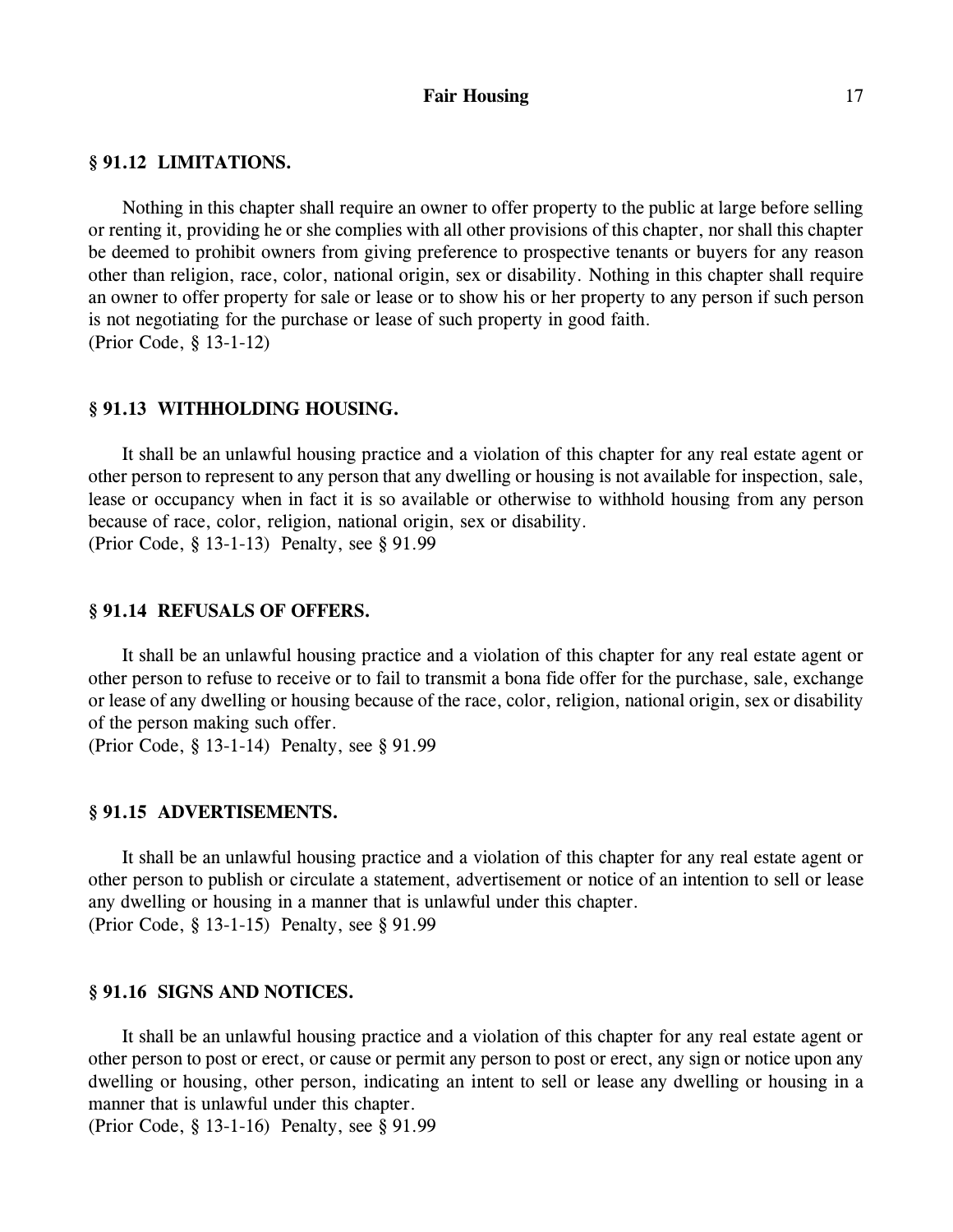### **§ 91.17 DISCRIMINATION IN LENDING.**

It shall be an unlawful housing practice and a violation of this chapter for any lending institution, in making, agreeing to make, arranging or negotiating any loan or guarantee of funds for the purpose of financing the purchase or sale, construction, lease, rehabilitation, improvement, renovation or repair of any dwelling or housing, to offer, seek or agree to terms, conditions or privileges that discriminate between persons because of race, color, religion, national origin, sex or disability. (Prior Code, § 13-1-17) Penalty, see § 91.99

#### **§ 91.18 REFUSALS TO DEAL IN LENDING.**

It shall be an unlawful housing practice and a violation of this chapter for any lending institution to refuse to negotiate for, enter into or perform any agreement to lend or guarantee the loan of funds for the purchase, sale, construction, lease, rehabilitation, improvement, renovation or repair of any dwelling or housing because of the race, color, religion, national origin, sex or disability of any party to such agreement or of any member of the family of any such party, or of the residents of the area in which such dwelling or housing is located.

(Prior Code, § 13-1-18) Penalty, see § 91.99

### **§ 91.19 COVERAGE.**

This chapter shall apply, respectively, to every real estate agent who, within the county, performs any function as such real estate agent but does not maintain an office or place of doing business within the county, and this chapter applies to every real estate agent and lending institution who maintains an office of place of doing business within the county; provided, however, that the provisions of this chapter shall not be so construed as to prohibit a real estate broker or real estate agent on behalf of the owner, from inquiring into and reporting upon qualifications of any prospective buyer or tenant with respect to limitations or exclusions other than those of race, color, religion, national origin, sex or disability. (Prior Code, § 13-1-19)

#### **§ 91.20 REPRESENTATION.**

It shall be an unlawful housing practice and a violation of this chapter for any person, for the purpose of inducing any other person to enter into a real estate transaction with such person, his or her principal or his or her agent:

(A) To represent that a change has occurred, will occur or may occur with respect to the race, color, religion, national origin, sex or disability in composition of the owners or occupants in any block, neighborhood or area in which the dwelling or housing (which is the subject of the real estate transaction) is located; or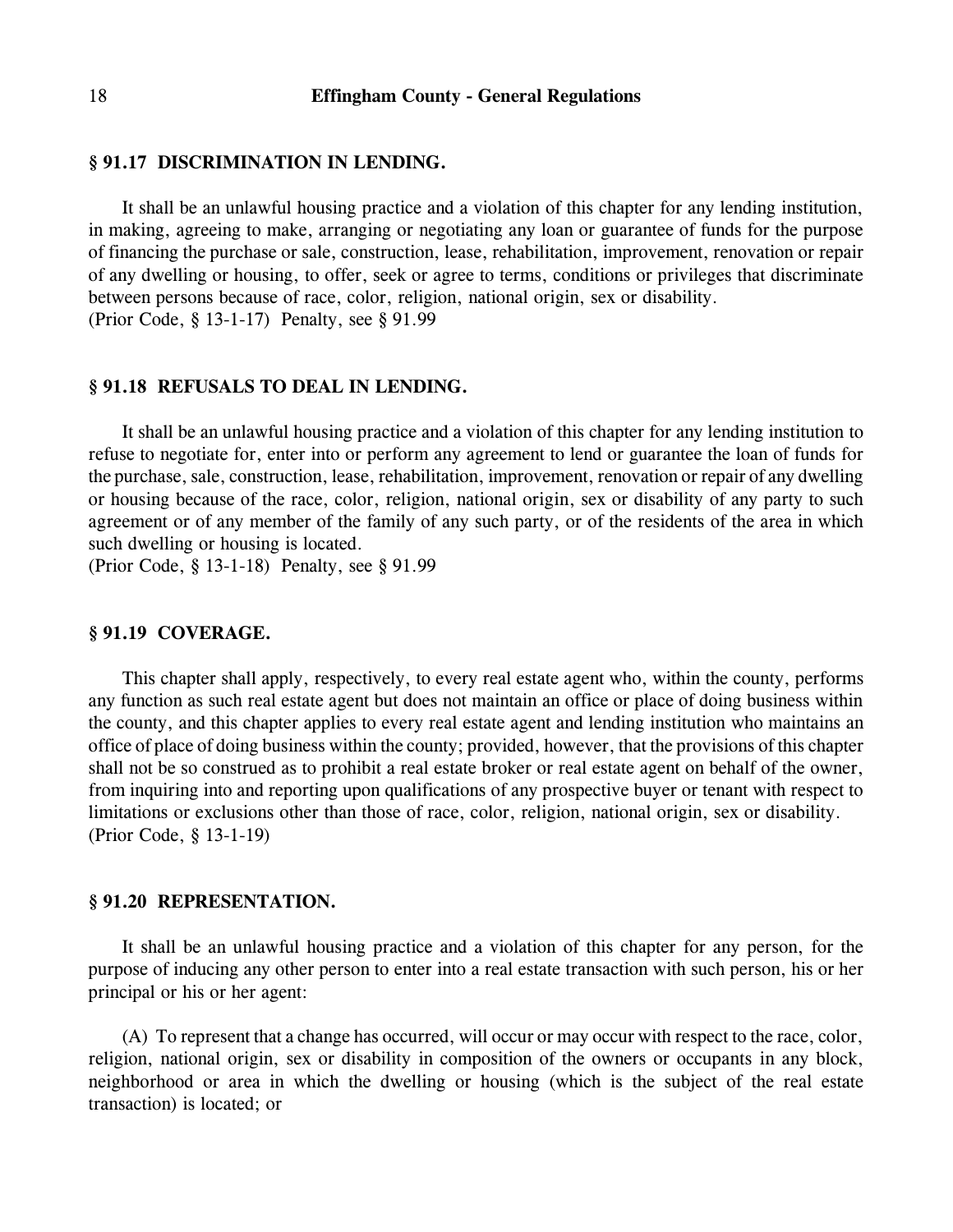#### Fair Housing 19

(B) To represent that a change with respect to the race, color, religion, national origin, sex or disability in the composition of the owners or occupants in any block, neighborhood or area will result in lowering of property values, or in an increase in criminal or anti-social behavior, or in a decline in the quality of schools, in such block, neighborhood or area. (Prior Code, § 13-1-20) Penalty, see § 91.99

### **§ 91.21 OTHER VIOLATIONS.**

It shall be an unlawful housing practice and a violation of this chapter for any person:

(A) To aid, abet, incite or coerce a person to engage in unlawful housing practice;

(B) Willfully to interfere with the performance of a duty or the exercise of a power by the County Board or one of its members or representatives; or

(C) Willfully to obstruct or prevent a person from complying with the provisions of this chapter or an order issued thereunder.

(Prior Code, § 13-1-21) Penalty, see § 91.99

### **§ 91.22 COMPLAINTS.**

(A) Any person aggrieved in any manner by a violation of any provisions of this chapter may file with the County Board a written verified complaint setting forth his or her grievance; the complaint shall state the following, and such complaint shall state the name and address of all persons believed to have knowledge concerning the alleged facts:

(1) The name and address of the complaint;

(2) The name and address of the person against whom the complaint is brought, if known to the complainant; and

(3) The alleged facts surrounding the alleged violation of this chapter;

(B) After the filing of any complaint, the County Board shall serve a copy of the complaint on the party or parties charged. (Prior Code, § 13-1-22)

### **§ 91.23 HEARINGS BY COUNTY BOARD.**

(A) Such hearing shall be conducted by the County Board upon due and reasonable notice to all parties. The County Board shall have power to administer oaths and to take sworn testimony. Any party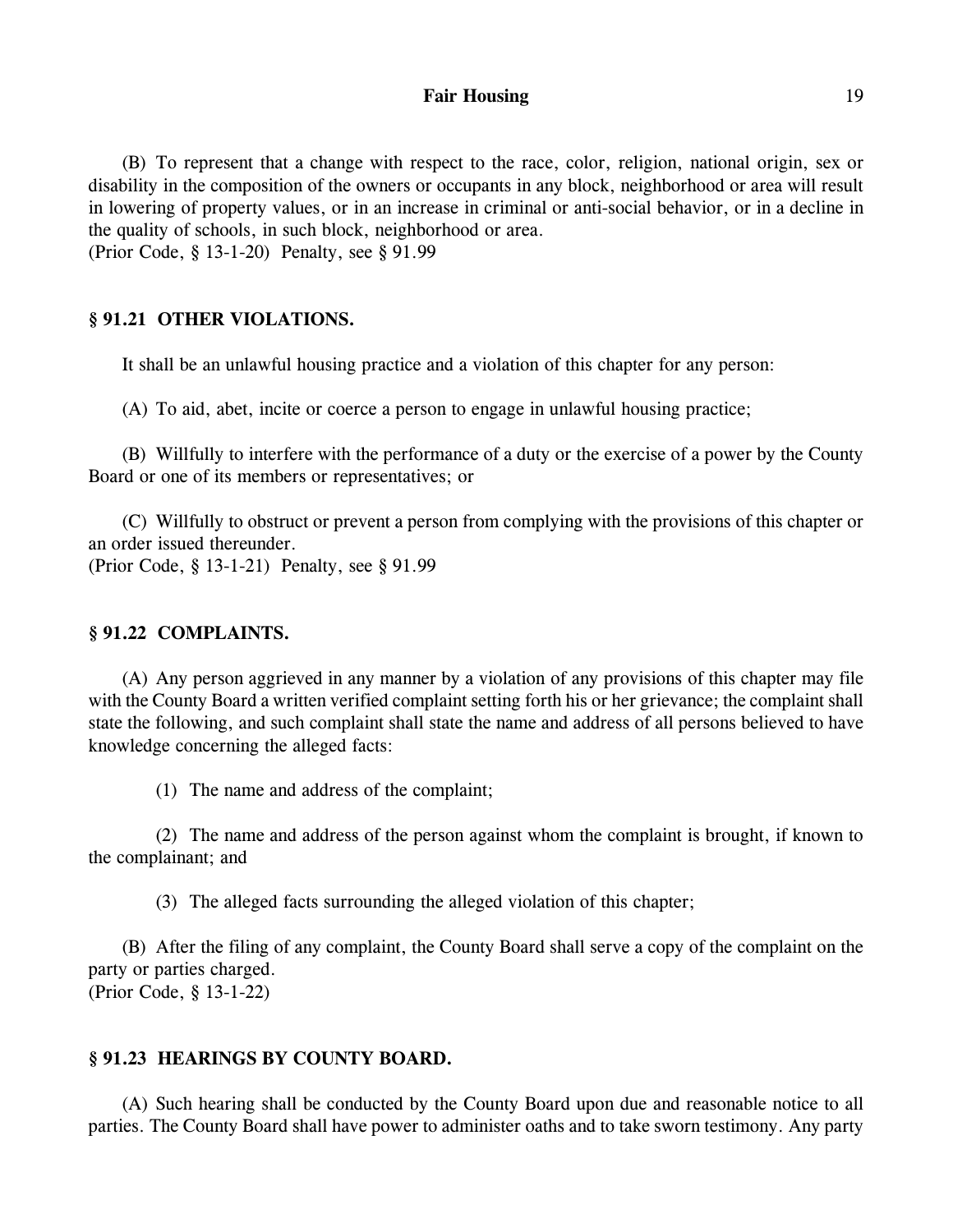alleged to have violated this chapter shall be entitled to be represented by counsel and shall have the right to call witnesses in his or her own behalf and to cross-examine witnesses,

(B) At the conclusion of such hearing, the County Board shall render the complainant a decision. (Prior Code, § 13-1-23)

# **§ 91.24 ENFORCEMENT.**

(A) The County Board shall be empowered to order any person found to be engaging in an unfair housing practice to cease and desist from such practice, upon such terms as shall be necessary and proper for the enforcement of this chapter.

(B) The County Board shall be empowered at the conclusion of proceedings held under § 91.23, to direct the County Attorney to do any one or more of the following:

(1) To institute and prosecute proceedings to enforce, against any person found in violation of this chapter, the fine provided for in § 91.99;

(2) To apply to any court of competent jurisdiction:

(a) For an order restraining any person from violating any provision of this chapter; or

(b) For such other or further relief as may seem to the court appropriate for the enforcement of this chapter and the elimination of violations hereof.

(3) To petition or institute proceedings with the Department of Registration and Education for the purpose of causing the Department to revoke, suspend or refuse to renew the license granted by such Department to any real estate broker or real estate salesman found to have violated any provision of this chapter; and/or

(4) In the case of any unlawful housing practice or violation of this chapter by any person in the course of performing under a contract or subcontract with the state or any political subdivision or agency thereof, or with the United States of America or any agency or instrumentality thereof, to petition or institute proceedings with such contracting agency for the purpose of causing it to terminate such contract or any portion thereof, either absolutely or on condition of compliance with the provisions of this chapter.

(C) The County Board may issue such cease and desist orders and may direct such action by the County Attorney, as shall be necessary for the enforcement of this chapter. (Prior Code, § 13-1-24)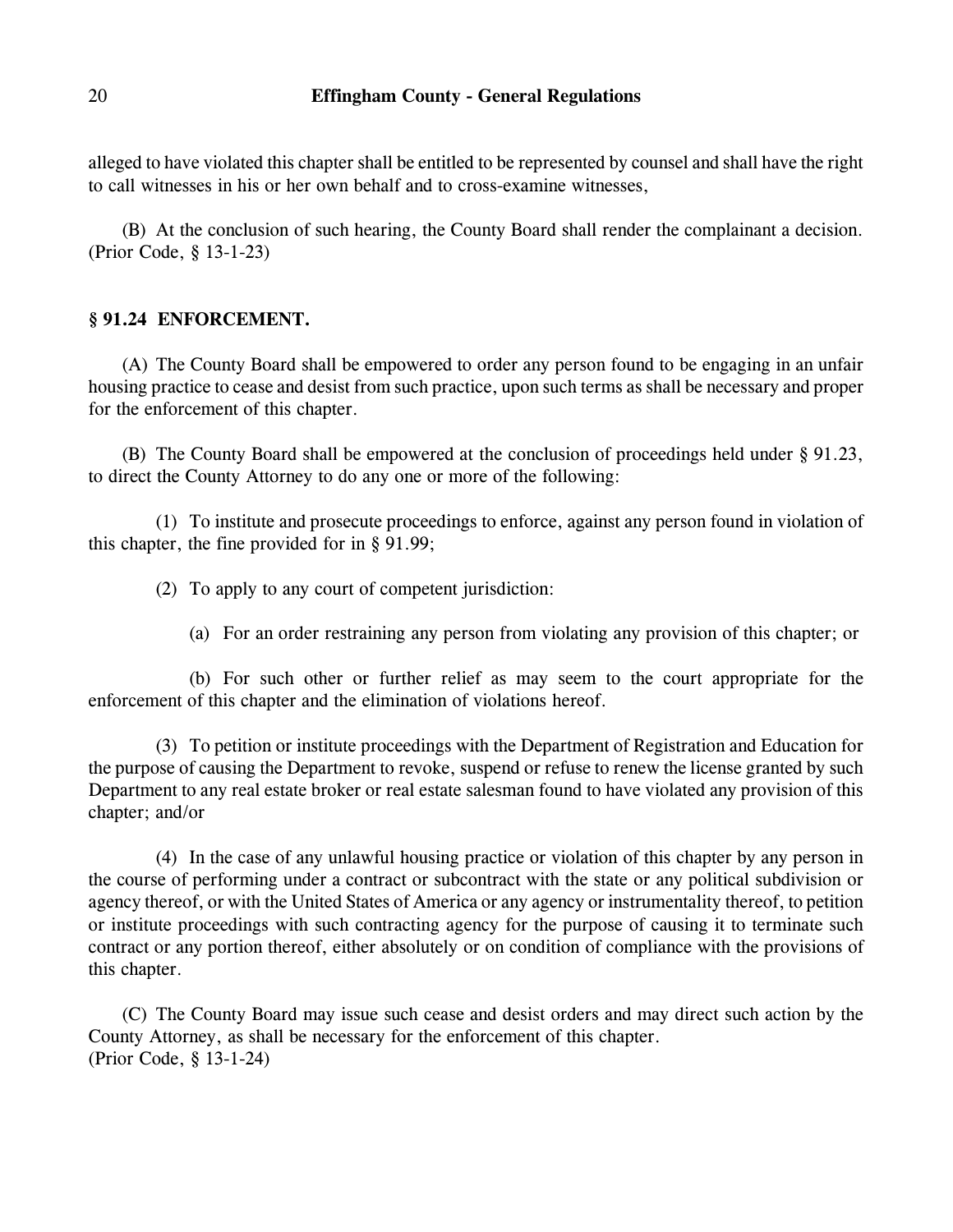### Fair Housing 21

### **§ 91.25 REMEDIES.**

Any person aggrieved in any manner by the violation of any provision of this chapter who has exhausted the remedies provided in § 91.24 may apply to any court of competent jurisdiction for appropriate relief from such violation, including:

(A) An order compelling compliance with this chapter;

(B) An order to prohibit any person found by the court to have violated any provision of this chapter from the sale, lease, exchange, transfer, conveyance or assignment of any dwelling or housing which is the subject of such violation;

(C) An order requiring specific performance of any contract for the sale, lease, exchange, transfer, conveyance or assignment of any dwelling or housing or any person who, in violation of this chapter, refuses or fails to perform such contract;

(D) Compensatory damages; and

(E) Such other and further relief as may seem to the court appropriate for the enforcement of this chapter and the elimination of violations hereof. (Prior Code, § 13-1-25)

#### **§ 91.99 PENALTY.**

Any person who violates any provision of this chapter shall be subject to a fine as provided in § 10.99.

(Prior Code, § 13-1-26)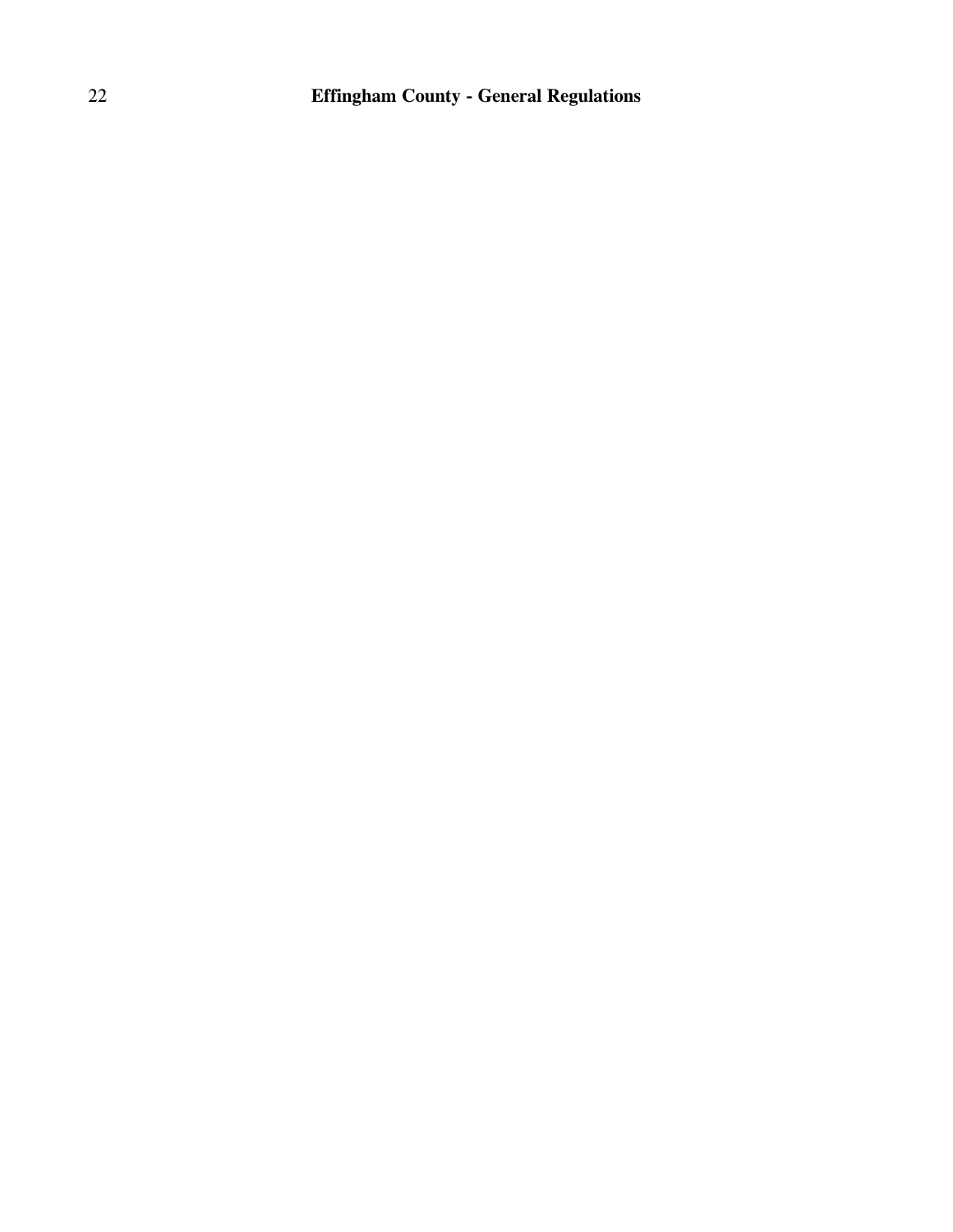# **CHAPTER 92: FIREWORKS**

### Section

- 92.01 Definitions
- 92.02 Possession, use and discharge of dangerous fireworks
- 92.03 Permit required to sell, purchase, possess or use consumer fireworks
- 92.04 Permit fees
- 92.05 Issuance; non-transferable voiding
- 92.06 Application for consumer fireworks display permit
- 92.07 Application for consumer retailer/distributor permit; conditions for issuance
- 92.08 Standards for temporary stands
- 92.09 Standards for permanent fireworks structures and approved portable metal storage containers
- 92.10 Use of consumer fireworks in public parks
- 92.11 Non-prohibited acts
- 92.12 Applicability
- 92.13 Enforcement
- 92.14 Reckless discharge or use prohibited
- 92.15 Consumer operator permits for display and purchase of consumer fireworks
- 92.16 Approved consumer fireworks
- 92.99 Penalty

### **§ 92.01 DEFINITIONS.**

As used in this chapter, the following words and phrases shall have the meaning given them by the Pyrotechnic Use Act of Illinois, 425 ILCS 35/0.01 *et seq.*, as currently in effect and hereafter amended. Additionally, the following definitions shall apply, unless in conflict with the Pyrotechnic Use Act of Illinois, as currently in effect and hereafter amended.

*CONSUMER DISPLAY.* Any display of consumer fireworks.

*CONSUMER FIREWORKS.* Any firework as described as a "consumer fireworks" provided by §1 of the Pyrotechnic Use Act (425 ILCS 35/1).

*DANGEROUS FIREWORKS.* Any firework not defined as a "consumer firework".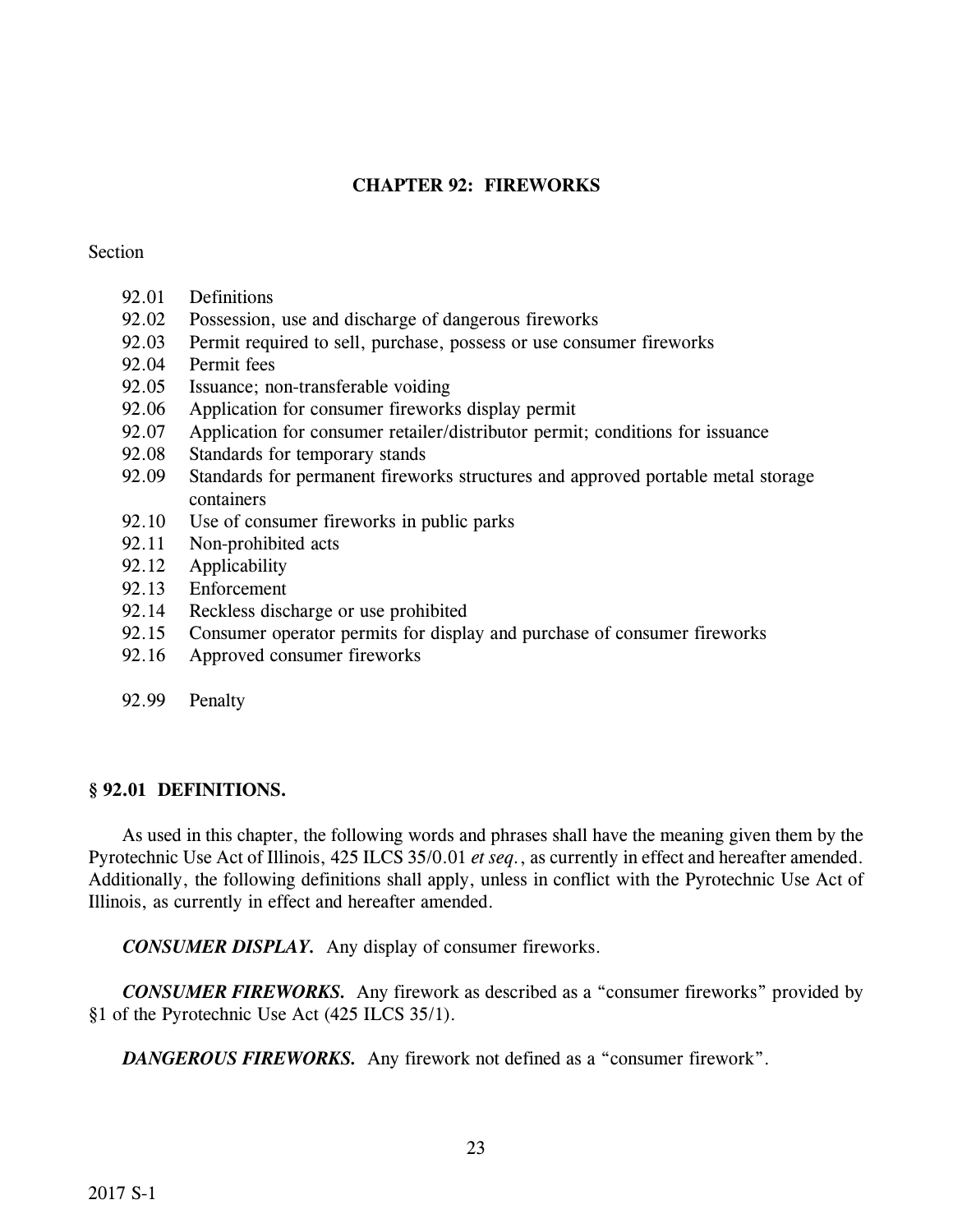*FIREWORKS.* Any composition or device, whether in a finished state or individual components, containing any combustible or explosive substance for the purpose of producing a visible or audible effect by combustion, explosion, deflagration, or detonation, and classified pursuant to this chapter as either common or dangerous fireworks.

(Ord. passed 3-16-2015; Ord. 16-51, passed 7-18-2016; Ord. 16-60, passed 8-15-2016)

### **§ 92.02 POSSESSION, USE AND DISCHARGE OF DANGEROUS FIREWORKS.**

It is unlawful for any person to sell, possess, use, transfer, discharge or explode any dangerous firework within the county; provided that this prohibition shall not apply to duly authorized consumer fireworks displays.

(Ord. passed 3-16-2015; Ord. 16-51, passed 7-18-2016; Ord. 16-60, passed 8-15-2016) Penalty, see § 92.99

# **§ 92.03 PERMIT REQUIRED TO SELL, PURCHASE, POSSESS OR USE CONSUMER FIREWORKS.**

(A) It is unlawful for any person to engage in the retail sale of, or to sell, consumer fireworks or to hold, conduct, or engage in a consumer fireworks display of fireworks within the county without first having obtained a valid fireworks consumer operator permit issued pursuant to the provisions of this chapter, Illinois Compiled Statutes, and the Illinois Office of the State Fire Marshal regulations. No retail sales to any resident of the State of Illinois shall be made without proof of a valid consumer fireworks permit or valid pyrotechnic permit issued to the purchaser. Any sales to customers for display or use outside the regulatory boundaries of the State of Illinois, must be at wholesale and to be shipped according to Illinois and United States Department of Transportation Standards to a location out of the State of Illinois, with county approved documentation signed by the purchaser assuring and agreeing to these terms. See appendix A attached to the ordinance codified herein.

(B) EffinghamCounty, at its discretion, may provide fireworks consumer operator training annually for the general public provided participants seeking consumer operator permits are 18 years of age and meet any requirements of state law and Office of State Fire Marshal regulations. (Ord. passed 3-16-2015; Ord. 16-51, passed 7-18-2016; Ord. 16-60, passed 8-15-2016) Penalty, see § 92.99

#### **§ 92.04 PERMIT FEES.**

(A) The annual fee for a "seller's permit" for the sale of consumer fireworks as may be authorized under this chapter shall be \$500 per year for each seller's permit, payable in advance.

(B) "Consumer Fireworks Operator Permit" is \$10 which is collected at the time of annual training. The fee includes all training and material.

(Ord. passed 3-16-2015; Ord. 16-51, passed 7-18-2016; Ord. 16-60, passed 8-15-2016)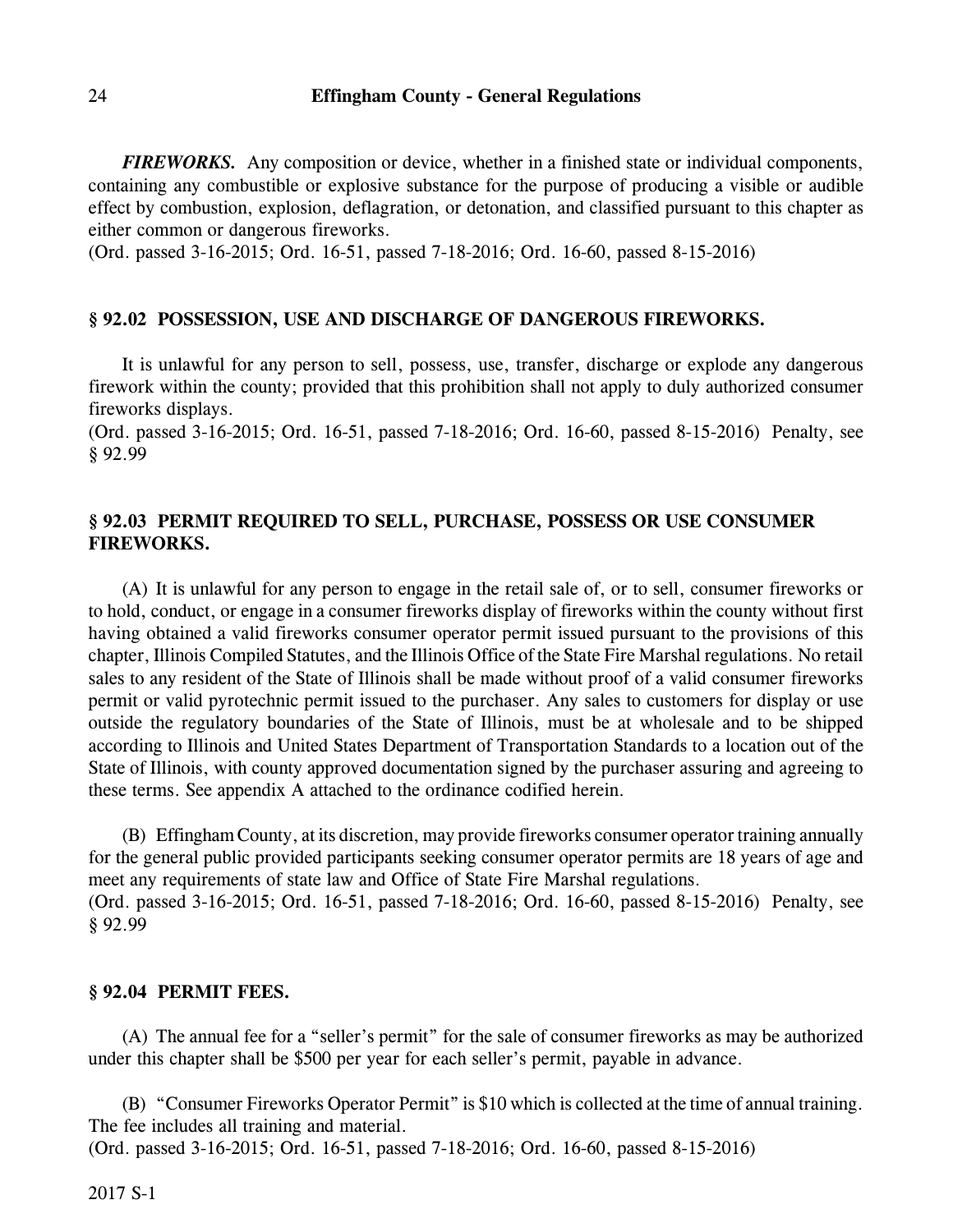### **Fireworks** 25

### **§ 92.05 ISSUANCE; NON-TRANSFERABLE VOIDING.**

(A) *Sellers.* Each seller's permit issued under this chapter shall be for only one retail outlet. The number of seller's permits shall not be limited as long as all conditions are met as stated in § 92.07. Each seller's permit issued pursuant to this chapter shall be valid only for the current year, shall be used only by the designated permittee, and shall be non-transferable.

(B) *Display permit.* Consumer display permits issued pursuant to this chapter shall be valid for the specific authorized display area only, shall be used only by the designated permittee, and shall be nontransferable. Any transfer or unauthorized use of a permit is a violation of this chapter and shall void the permit granted in addition to all other sanctions provided in this chapter.

(C) *Consumer fireworks operator permits.*

(1) Consumer fireworks operator permits are not transferrable and must be in the possession of any person operating consumer fireworks as defined by the Office of State Fire Marshal.

(2) Consumer fireworks operator permits shall be issued to any qualified individual who has successfully completed an Illinois Office of the State Fire Marshal approved course that was provided by an Office of the State Fire Marshal trainer/instructor. (Ord. passed 3-16-2015; Ord. 16-51, passed 7-18-2016; Ord. 16-60, passed 8-15-2016)

# **§ 92.06 APPLICATION FOR CONSUMER FIREWORKS DISPLAY PERMIT.**

Applications for a permit to conduct a consumer fireworks display of consumer fireworks shall be made to the Fire Chief of the fire protection district where the display will be held at least 14 days prior to the scheduled event. Applicants shall meet all qualifications and requirements of Illinois State Law and the regulations of the State Fire Marshal's office, regarding consumer fireworks display of fireworks and all fire and safety requirements as set forth in the standards for consumer fireworks display, and as set forth in § 92.15.

(Ord. passed 3-16-2015; Ord. 16-51, passed 7-18-2016; Ord. 16-60, passed 8-15-2016)

# **§ 92.07 APPLICATION FOR CONSUMER RETAILER/DISTRIBUTOR PERMIT; CONDITIONS FOR ISSUANCE.**

Applications for seller's permits shall be made to the County Clerk annually on or after May 1st of the year for which the permit is issued and the filing period shall close on May 31st of such year unless extended by action of the County Board. Applications shall be signed by the retail seller, if an individual, or by the duly authorized officer, if an association or corporation. It is unlawful for a fireworks manufacturer, wholesaler or supplier to make application for, or to obtain a retail sales permit on behalf of any retailer other than themselves. Seller's permits for the sale of those fireworks allowed pursuant to this chapter shall be issued only to applicants meeting the following conditions: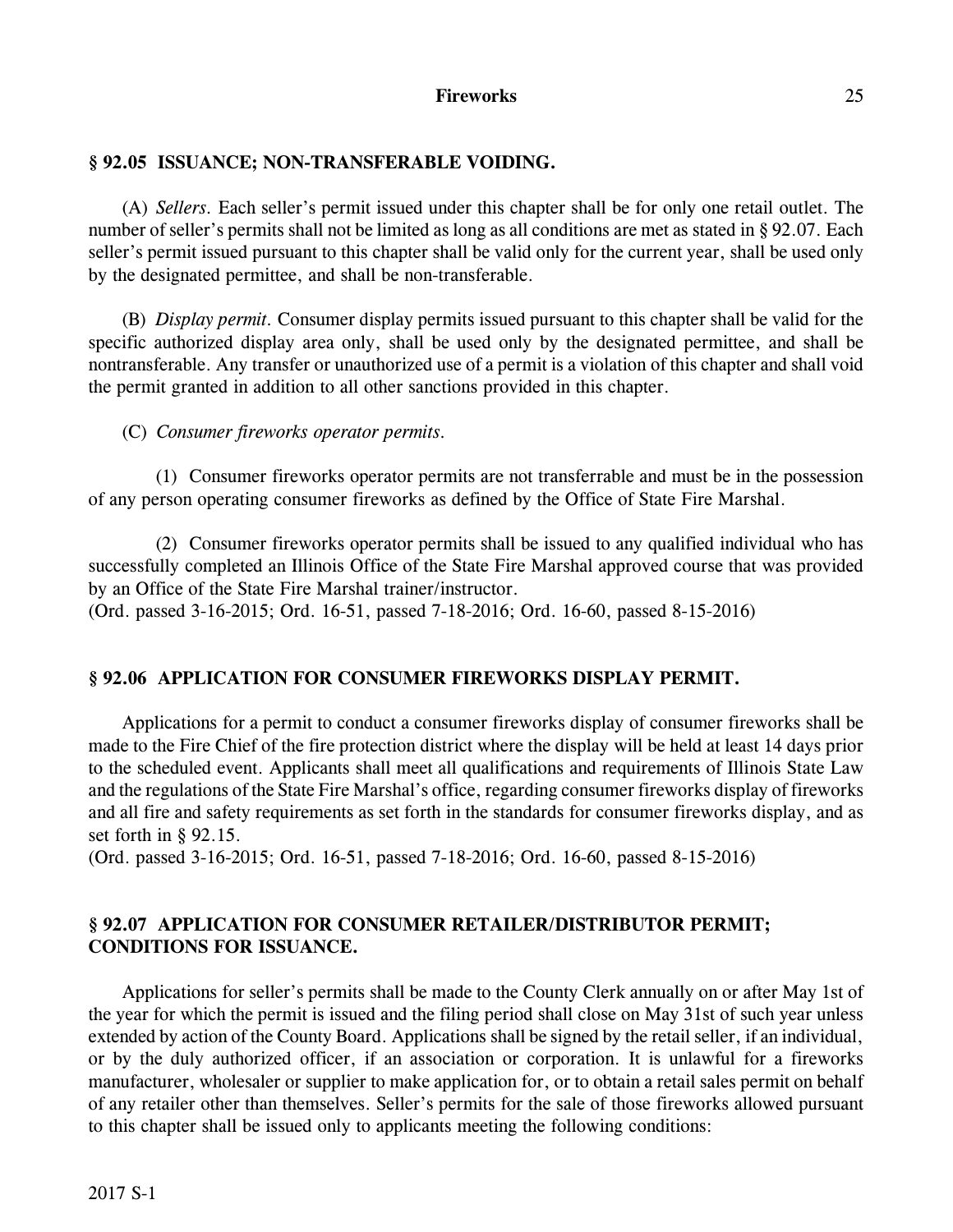(A) The retailer or person in charge and responsible for the retail operation shall be 21 years of age or older, of good moral character, and of demonstrated responsibility;

(B) The applicant shall procure and maintain a policy or policies of public liability and property damage insurance issued by a company or companies authorized to do business in the State of Illinois in the following minimum amounts: \$1,000,000 for injuries to any one person in one accident or occurrence; \$2,000,000 for injuries to two or more persons in any one accident or occurrence; \$1,000,000 for damage to property in any one accident or occurrence; \$1,000,000 combined single limit for any one accident or occurrence. In addition, the county is to be an additional named insured and the policy shall provide for the immediate notification of the county by the insurer of any cancellation of any policy; and

(C) Comply with all Illinois Compiled Statutes and the regulations of the Office of State Fire Marshal.

(Ord. passed 3-16-2015; Ord. 16-51, passed 7-18-2016; Ord. 16-60, passed 8-15-2016) Penalty, see § 92.99

### **§ 92.08 STANDARDS FOR TEMPORARY STANDS.**

(A) The temporary stands of all permit holding sellers shall conform to the following minimum standards and conditions:

(1) Temporary fireworks stands need not comply with all provisions of the applicable Building Codes; provided, however, that all such stands be inspected by the Fire Chief of the district covering the property where the stand is located, who shall require all stands to be constructed in a safe manner ensuring the safety of attendants and patrons. In the event any temporary stand is wired for electricity, the wiring shall conform to the electrical code.

(2) No temporary fireworks stand shall be located within 50 feet of any other building or structure, nor within 250 feet of any gasoline station, oil storage tank or premises where flammable liquids or gases are kept or stored.

(3) Each temporary fireworks stand must have at least two exits, which shall be unobstructed at all times.

(4) Each temporary fireworks stand shall have, in a readily accessible place, at least two, two and one-half gallon pressurized water fire extinguishers which are in good working order.

(5) Dried vegetation and combustible materia! shall be cleared from the location of the temporary fireworks stand and the surrounding area to a distance of not less than 25 feet, measured from the exterior walls of the temporary fireworks stand.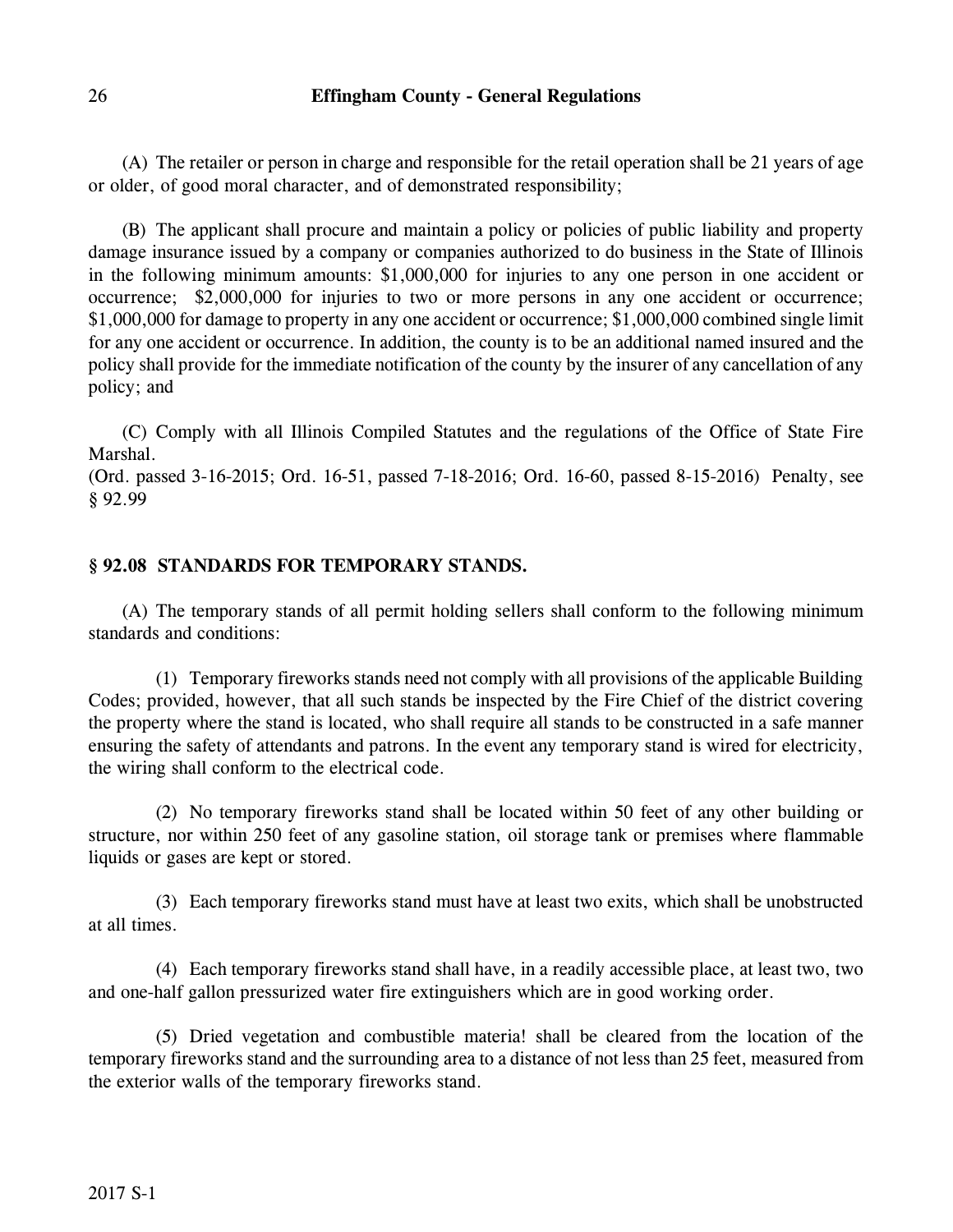### **Fireworks** 27

(6) No smoking shall be permitted in or near a temporary fireworks stand for a distance of not less than 50 feet measured from the exterior walls of the temporary fireworks stand. Signs stating: "No Smoking within 50 Feet" shall be posted on the exterior of each wall of the temporary fireworks stand.

(7) Each temporary fireworks stand shall have a person who is 18 years old or older in attendance at all times the stand is stocked. Stock from the stand shall not be removed and stored in any other building during the sales period without the express approval of the Fire Chief for the location involved.

(8) All unsold stock and accompanying litter shall be removed from the temporary fireworks stand by 12:00 noon on the seventh (7th) day of July of each year, unless an extension is granted in writing by the County Board Chairman or Vice Chairman.

(9) No temporary fireworks stand shall be located within 500 feet of any other temporary, permanent or portable container fireworks structure, unless it is a part of the same retail/wholesale business operation.

(10) Each temporary fireworks stand shall have provisions for sufficient off-street parking, at least 15 spaces, to avoid impeding a continuous flow of traffic at entrances and exits from the premises.

(11) No person shall discharge any fireworks within 500 feet of the exterior walls of any temporary fireworks stand. Signs stating: "No discharge of fireworks within 500 feet." shall be posted on the exterior of ail walls of the temporary fireworks stand.

(12) Any issued permit or license to sell fireworks at retail must be publicly displayed any time the fireworks stand is open for business in such a manner that it can be readily visible to customers.

(B) *Exception to temporary stands.* Building location and distances if located in a permanent structure, the building must be approved by the resident Fire Chief or his designee, and comply with the rules, herein, except for the limit of being within 50 feet of another adjacent structure.

(C) Nothing in this section will prohibit another unit of local government from denying the temporary fireworks stand because of concerns over building issues. (Ord. passed 3-16-2015; Ord. 16-51, passed 7-18-2016; Ord. 16-60, passed 8-15-2016) Penalty, see § 92.99

# **§ 92.09 STANDARDS FOR PERMANENT FIREWORKS STRUCTURES AND APPROVED PORTABLE METAL STORAGE CONTAINERS.**

(A) Permanent fireworks structures need to comply with all provisions of the applicable building and safety codes. The most common codes used are the Life Safety Code and State Fire Marshal Administrative Code Chapter I Part 105 Fireworks § 105.20 Storage and Wholesaling of Class "C"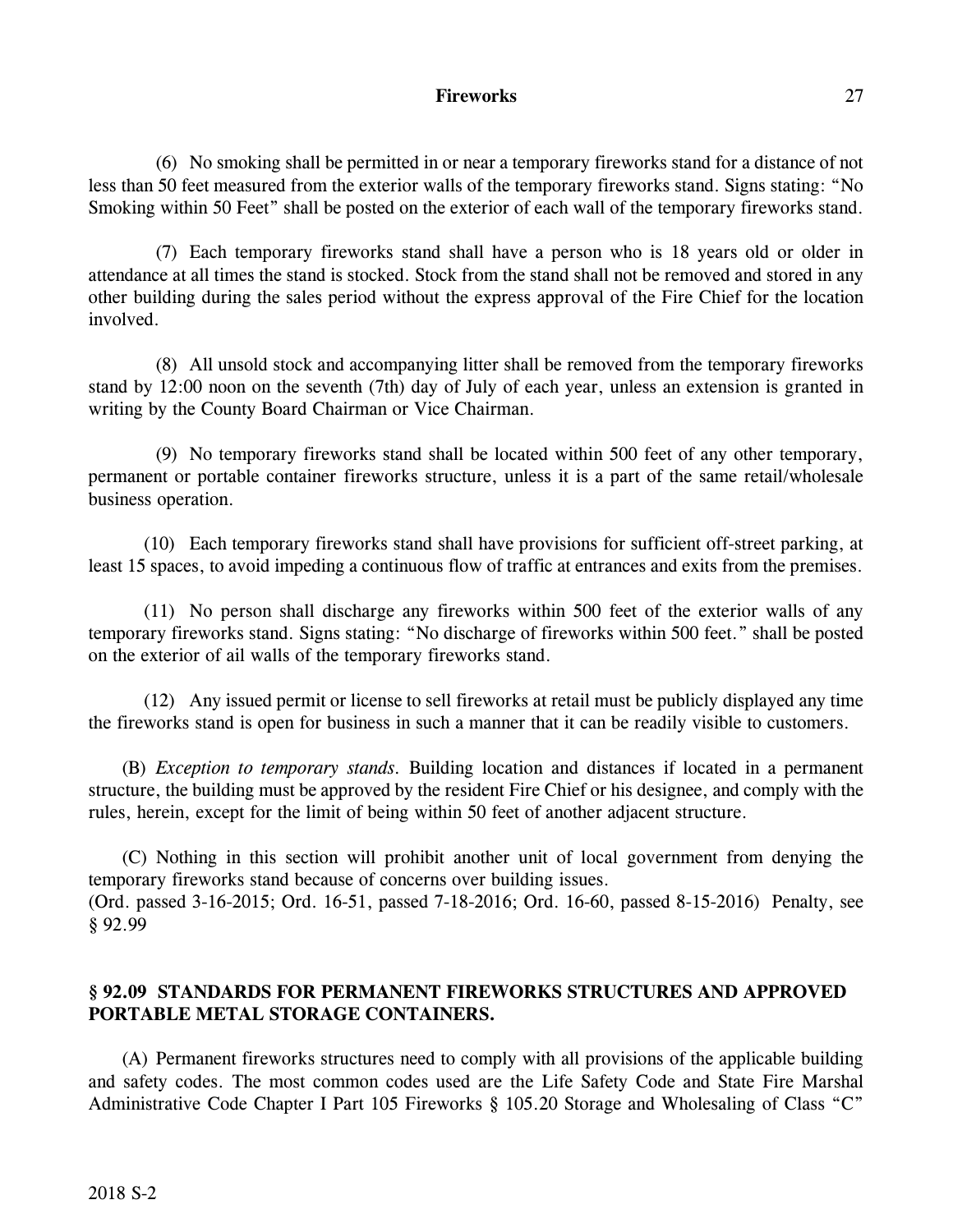Common Fireworks. However, consult with the local fire district in which your structure is located, to ensure your structure is meeting the required codes of that fire district. Portable metal storage containers can also be used if approved by your fire district. If the structure or portable container is used for any other purpose than the sale of fireworks, then all fireworks must be removed from the structure or portable container during the period of time the structure or portable container is used for any other purpose than the sale of fireworks. Under no circumstances shall the sale of fireworks be allowed in the same permanent structure or portable container while operating or conducting any other type of business or service or while storing any other type of products.

(B) No permanent fireworks structure or portable container shall be located within 250 feet of any gasoline station, oil storage tank or premises where flammable liquids or gases are kept or stored.

(C) Permanent fireworks structures must have at least two exits, which shall be unobstructed at all times. Portable containers will not allow customers inside the container, unless approved by the fire district in which you are doing business and shall have a sign visible to the public on each container stating: "Do Not Go Inside The Container". In this case you will need to provide a way for your customer to view and handle your products without entering the inside of the portable container.

(D) Permanent fireworks structures or portable containers shall have, in a readily accessible place, at least two, two and one-half gallon pressurized water fire extinguishers which are in good working order.

(E) Combustible materials, not related to the fireworks operation, shall be cleared from the location of the permanent fireworks structure or portable container and the surrounding area at a distance of not less than 25 feet, measured from the exterior walls of the permanent fireworks structure or portable container.

(F) No smoking shall be permitted in or near a permanent fireworks structures or portable containers for a distance of not less than 50 feet measured from the exterior walls of the permanent fireworks structures or portable containers. Signs stating: "No Smoking Within 50 Feet" shall be posted, visible to the public at all entrances and exits of the permanent fireworks structure or portable container.

(G) Permanent fireworks structures or portable containers must have at least one person who is 18 years old or older in attendance at all times during normal hours of operation or while stocking inventory in the structure.

(H) No Permanent fireworks structure or portable container shall be located within 500 feet of any other fireworks structure or portable container, unless it is a part of the same retail/wholesale business operation.

(I) Permanent fireworks structures or portable containers shall have provisions for sufficient parking to avoid impeding a continuous flow of traffic at entrances and exits from the premises.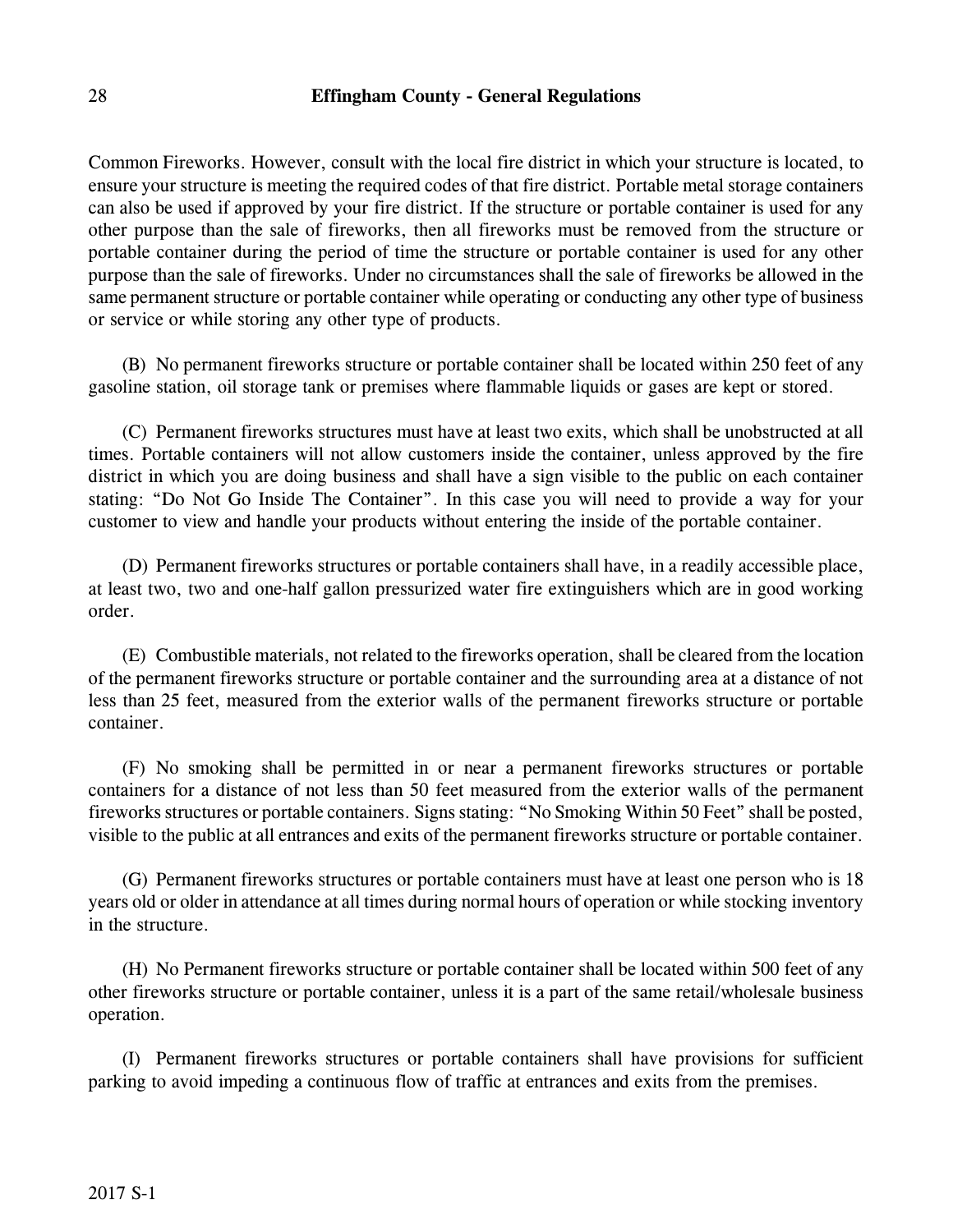### **Fireworks** 29

(J) No person shall discharge any fireworks within 500 feet of the exterior walls of any permanent fireworks structure or portable container. Signs stating: "No Discharge of Fireworks within 500 Feet", shall be posted, visible to the public at all entrances and exits of the permanent fireworks structure or portable container.

(K) Any issued permit or license to sell fireworks in a permanent fireworks structure or portable container must be publicly displayed at all times when the fireworks structure is open for business in such a manner that it can be readily visible to the public.

(L) Portable metal storage containers can be used as permanent or temporary fireworks structures. Consult with the local fire district, in which your structure is located, to ensure your structure is meeting the required codes, of that fire district.

(M) Permanent fireworks structures and portable fireworks containers may be open for business the entire year if they have met the requirement of this chapter. (Ord. 16-51, passed 7-18-2016; Ord. 16-60, passed 8-15-2016)

### **§ 92.10 USE OF CONSUMER FIREWORKS IN PUBLIC PARKS.**

It shall be unlawful for any person to discharge or possess any fireworks upon public land or in any public park, owned by the county or any municipality, provided, however, that such use shall be permitted, as long as it is a public firework display as allowed pursuant to Illinois Compiled Statutes, the Office of the State Fire Marshal, and local ordinance.

(Ord. passed 3-16-2015; Ord. 16-51, passed 7-18-2016; Ord. 16-60, passed 8-15-2016) Penalty, see § 92.99

#### **§ 92.11 NON-PROHIBITED ACTS.**

This chapter does not prohibit the use of flares or fuses in connection with the operation of motor vehicles, railroads, or other transportation agencies for signal purposes or illumination or for use in forest protection activities.

(Ord. passed 3-16-2015; Ord. 16-51, passed 7-18-2016; Ord. 16-60, passed 8-15-2016)

#### **§ 92.12 APPLICABILITY.**

The provisions of this chapter shall not be applicable to toy paper caps containing not more than twenty-five hundredths grain of explosive compound for each cap and trick nor to novelty devices not classified as common fireworks.

(Ord. passed 3-16-2015; Ord. 16-51, passed 7-18-2016; Ord. 16-60, passed 8-15-2016)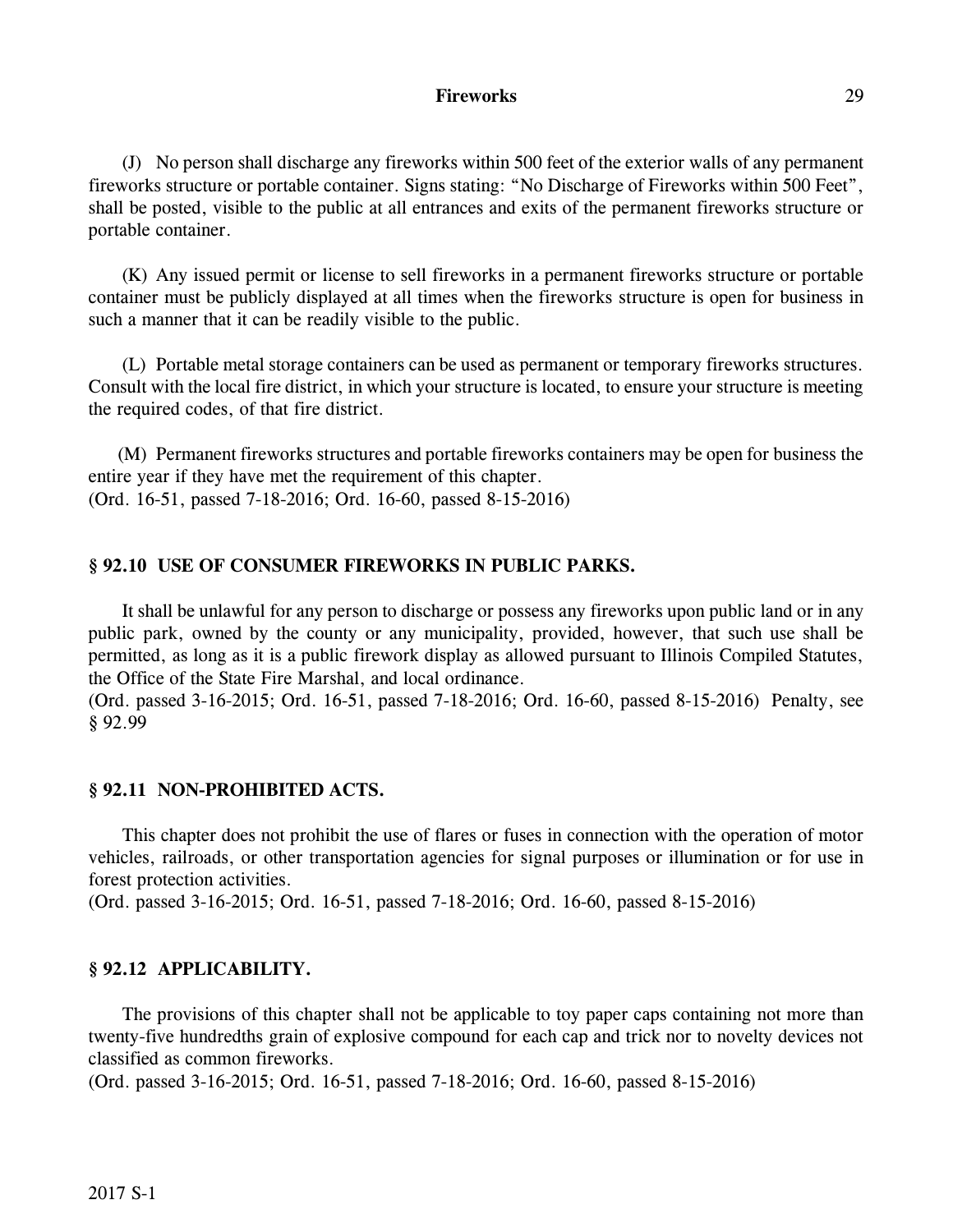### **§ 92.13 ENFORCEMENT.**

The Sheriff's office, other law enforcement agencies of jurisdiction, or Fire Chief of the fire protection district where any firework is located or situated is authorized to enforce all provisions of this chapter and, in addition to criminal sanctions or civil remedies, may revoke any permit issued pursuant to this chapter upon any failure or refusal of the permittee to comply with the lawful orders and directives of the Fire Chief or designee, or failure to comply with any provision of this chapter or any requirement of the community development code relating to temporary structures.

(Ord. passed 3-16-2015; Ord. 16-51, passed 7-18-2016; Ord. 16-60, passed 8-15-2016)

#### **§ 92.14 RECKLESS DISCHARGE OR USE PROHIBITED.**

It is unlawful for any person to discharge or use fireworks in a reckless manner which creates a substantial risk of death or serious physical injury to another person or damage to the property of another.

(Ord. passed 3-16-2015; Ord. 16-51, passed 7-18-2016; Ord. 16-60, passed 8-15-2016) Penalty, see § 92.99

# **§ 92.15 CONSUMER OPERATOR PERMITS FOR DISPLAY AND PURCHASE OF CONSUMER FIREWORKS.**

(A) A valid consumer operator permit holder as defined by Illinois Law and the regulations of the Office of State Fire Marshal may publicly display consumer fireworks, as defined by Illinois State Law and the Office of the State Fire Marshal, on special occasions and holidays as determined by the County Board. This consumer fireworks display shall be subject to the approval of the Fire Chief in charge of the fire protection district covering the location the fireworks will be displayed. The special occasions and holidays may be determined by the County Board at any regular or special meeting of the Effingham County Board.

(B) The County Board Chairman or Vice Chairman may cancel any permit to display in the event of natural or man-made circumstances are determined to cause an undue public safety issue.

(C) The consent of the land owner on which the fireworks are to be launched or displayed is required prior to the display. Fireworks shall not be launched or displayed in any common area of residential or commercial property, on any public lands without approval of the responsible governmental body or common residential parking lots.

(D) Any person launching or displaying fireworks, in compliance with this ordinance, shall not be intoxicated or impaired by any drug or alcohol as defined by 625 ILCS 5/11-501 et seq., and shall be at least 18 years of age.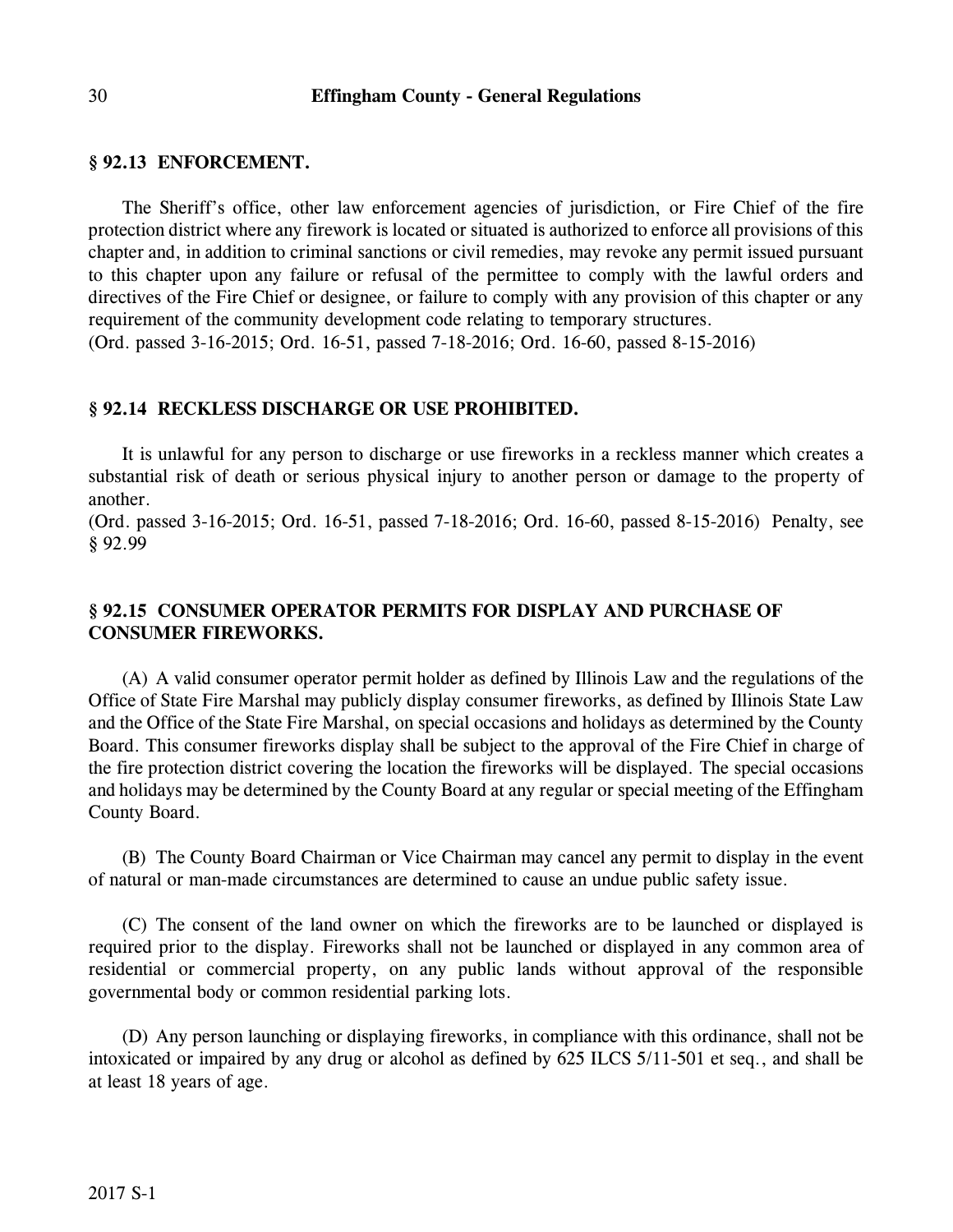### **Fireworks** 31

(E) The Fire Chief of any fire protection or municipal district in which the fireworks display is to be held, may require permits and fees not to exceed \$25 as directed by the controlling elected board or authority of the Fire Protection District.

(F) With regards to these conditional consumer permit displays the following rules shall apply:

(1) All combustible debris and trash shall be removed from the area of discharge for a distance of 200 feet in all directions.

(2) Minimum requirements, at the fireworks discharge site, shall be sand, shovel, and two AA-rated pressurized water fire extinguishers or a charged water hose capable of reaching the launch or detonation site of the fireworks.

(3) The permit shall be immediately revoked at any time the Fire Chief or a designee deems such revocation is necessary due to noncompliance, weather conditions such as, but not limited to, extremely low humidity, dry conditions, or high winds. The display shall also be cancelled by accidental ignition of any form of combustible or flammable material in the vicinity due to falling debris from the display.

(4) All unfired or "dud" fireworks shall be disposed of in a safe manner after letting it sit undisturbed for five minutes, dousing it with water and then letting it sit undisturbed for 15 minutes.

(5) All fireworks displayed shall be no less than 200 feet away in all directions from any spectators, buildings, structures, property lines and must be free of any overhead obstructions.

(6) Under no circumstances shall a minor under the age of 18 possess, detonate, use or be within 200 feet of any consumer fireworks being ignited or detonated with the exception of those currently allowed by the Illinois Compiled Statutes and the Office of the State Fire Marshal. (Ord. 16-51, passed 7-18-2016; Ord. 16-60, passed 8-15-2016)

### **§ 92.16 APPROVED CONSUMER FIREWORKS.**

A complete list of restricted and allowable consumer fireworks is available from the office of the State Fire Marshal and is updated as needed. (Ord. 16-51, passed 7-18-2016; Ord. 16-60, passed 8-15-2016)

### **§ 92.99 PENALTY.**

(A) Any violation of this chapter regarding the retail sales of fireworks shall be subject to the seizure of the fireworks displayed, as well as any and all means of business, including receipts and cash derived from sales, until such time as the disposition of these items is determined by judicial due process.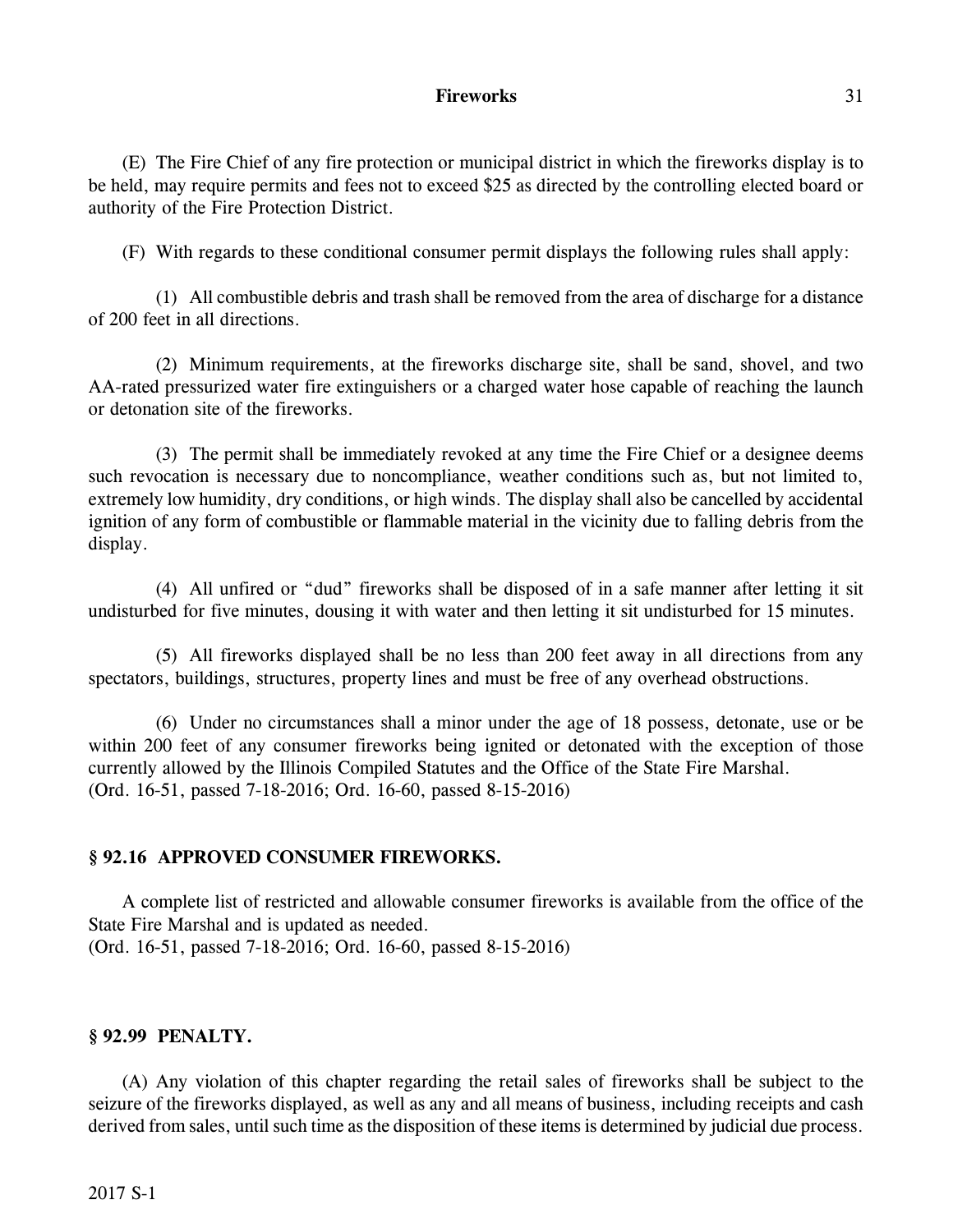(B) Fireworks illegally used in a display may be seized and the operator cited. Any seized property will be maintained by the arresting authority until such time as a judicial disposition is ordered.

(C) Upon conviction of an offense, the courts may levy fines to the maximum allowed by state law, and the seized property may be returned, destroyed, or disposed of as adjudicated. (Ord. passed 3-16-2015; Ord. 16-51, passed 7-18-2016; Ord. 16-60, passed 8-15-2016)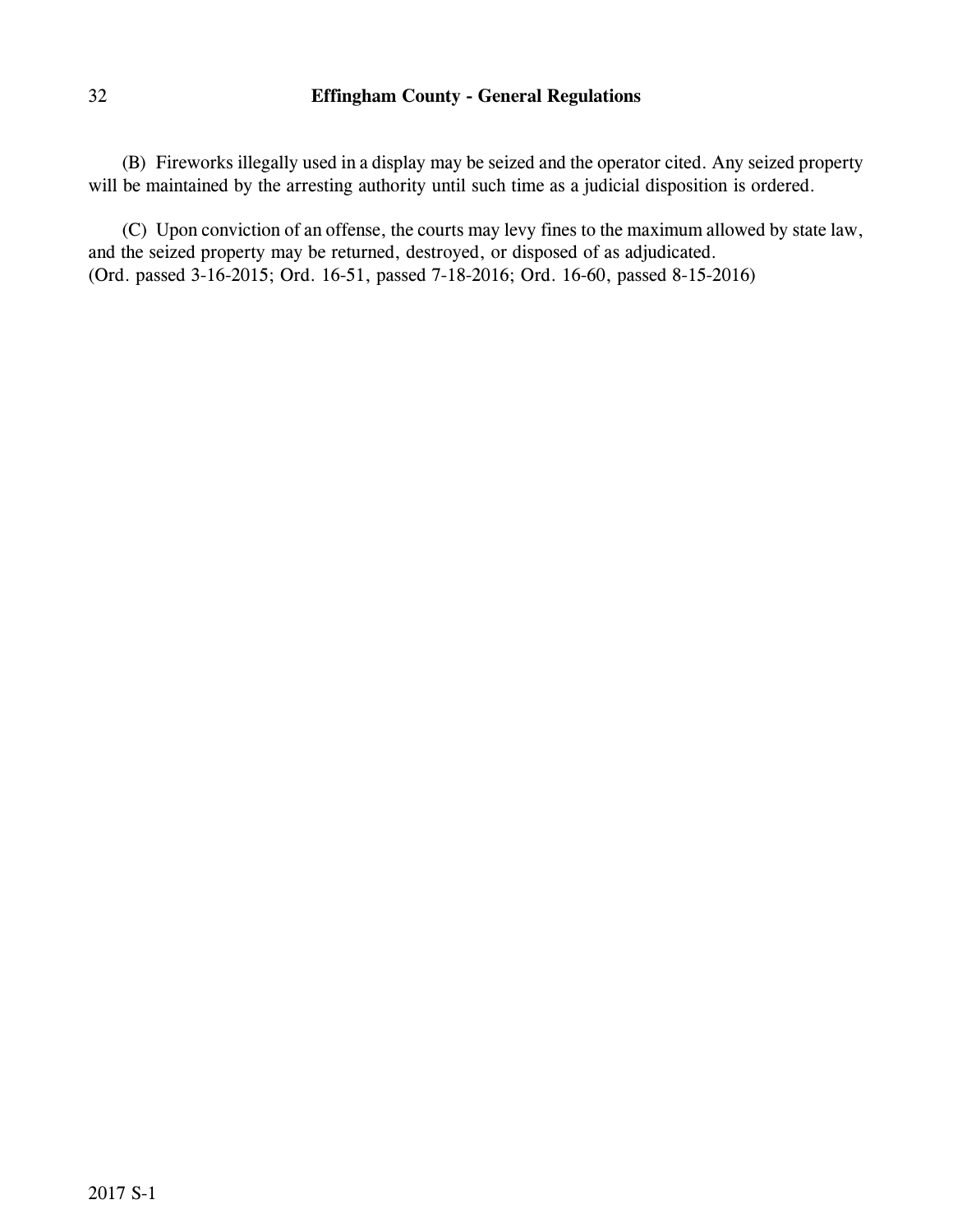#### **CHAPTER 93: SMOKING**

#### Section

- 93.01 Definitions
- 93.02 Smoking in public places, places of employment and governmental vehicles prohibited
- 93.03 Posting of signs; removal of ashtrays
- 93.04 Smoking prohibited in student dormitories
- 93.05 Designation of other nonsmoking areas
- 93.06 Exemptions
- 93.07 Enforcement; complaints
- 93.08 Entrances, exits, windows and ventilation intakes
- 93.99 Penalty

#### **§ 93.01 DEFINITIONS.**

All words and phrases as used in this chapter shall have the same meaning given to said word or phrase in the Smoke Free Illinois Act being 410 ILCS 82, as approved on July 27, 2007, as amended and now in full force and effect, or as said Act may be amended. (Ord. 14-72, passed 9-15-2014)

# **§ 93.02 SMOKING IN PUBLIC PLACES, PLACES OF EMPLOYMENT AND GOVERNMENTAL VEHICLES PROHIBITED.**

No person shall smoke in a public place or in any place of employment or within 15 feet of any entrance to a public place or place of employment. No person may smoke in any vehicle owned, leased or operated by the state or the county, or political subdivision of the state or the county. An owner shall reasonably assure that smoking is prohibited in indoor public places and workplaces unless specifically exempted by this chapter.

(Ord. 14-72, passed 9-15-2014) Penalty, see § 93.99

#### **§ 93.03 POSTING OF SIGNS; REMOVAL OF ASHTRAYS.**

(A) "No Smoking" signs or the international "No Smoking" symbol, consisting of a pictorial representation of a burning cigarette enclosed in a red circle with a red bar across it, shall be clearly and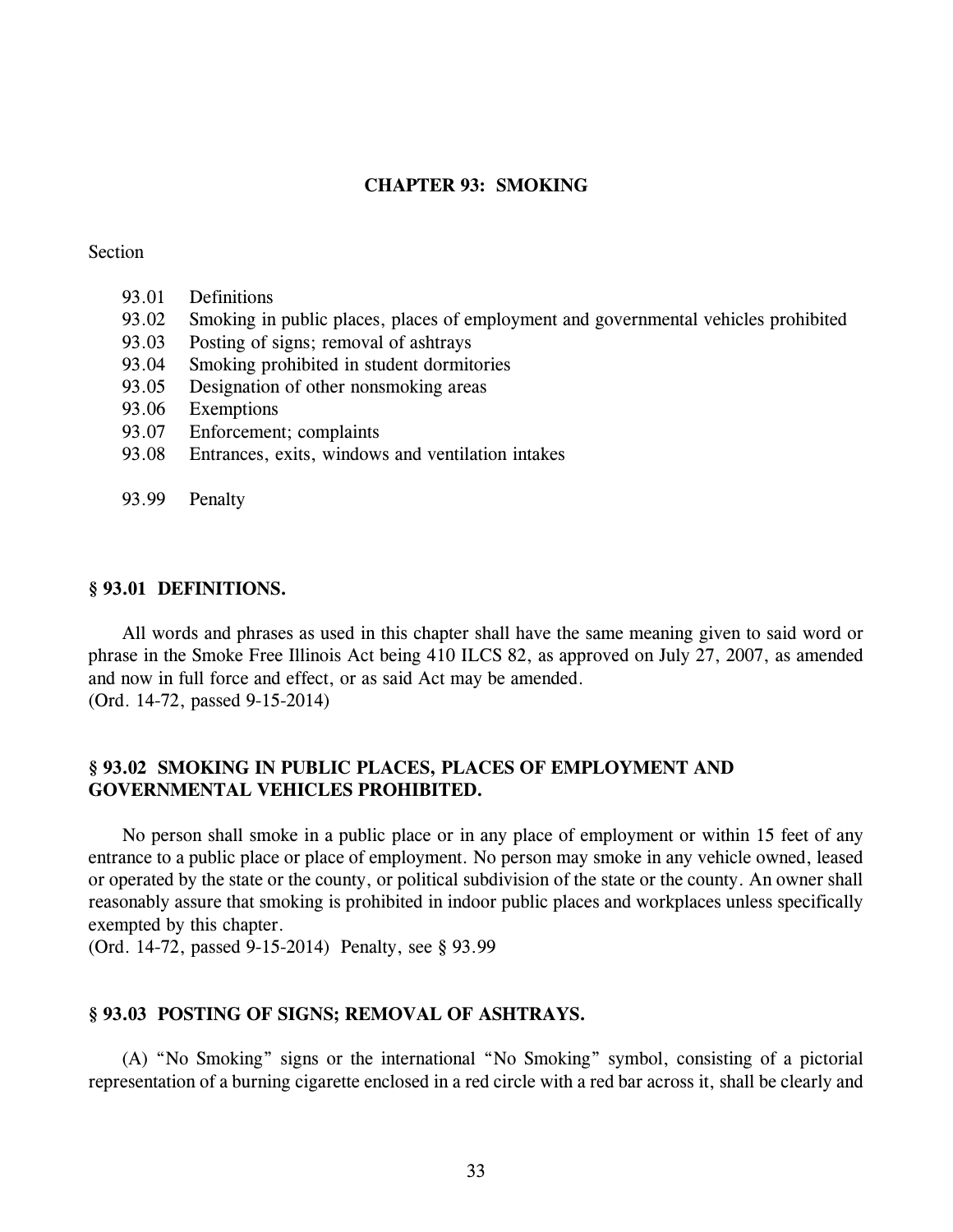conspicuously posted in each public place and place of employment where smoking is prohibited by this chapter by the owner, operator, manager or other person in control of that place.

(B) Each public place and place of employment where smoking is prohibited by this chapter shall have posted at every entrance a conspicuous sign clearly stating that smoking is prohibited.

(C) All ashtrays shall be removed from any area where smoking is prohibited by this chapter by the owner, operator, manager or other person having control of the area. (Ord. 14-72, passed 9-15-2014) Penalty, see § 93.99

#### **§ 93.04 SMOKING PROHIBITED IN STUDENT DORMITORIES.**

Notwithstanding any other provision of this chapter, smoking is prohibited in any portion of the living quarters, including, but not limited to, sleeping rooms, dining areas, restrooms, laundry areas, lobbies and hallways, of a building used in whole or in part as a student dormitory that is owned and operated or otherwise utilized by a public or private institution of higher education. (Ord. 14-72, passed 9-15-2014) Penalty, see § 93.99

### **§ 93.05 DESIGNATION OF OTHER NONSMOKING AREAS.**

Notwithstanding any other provision of this chapter, any employer, owner, occupant, lessee, operator, manager or other person in control of any public place or place of employment may designate a non-enclosed area of a public place or place of employment, including outdoor areas, as an area where smoking is also prohibited provided that such employer, owner, lessee or occupant shall conspicuously post signs prohibiting smoking in the manner described in this chapter. (Ord. 14-72, passed 9-15-2014) Penalty, see § 93.99

#### **§ 93.06 EXEMPTIONS.**

Notwithstanding any other provision of this chapter, smoking is allowed in the following areas:

(A) Private residences or dwelling places, except when used as a child care, adult day care or healthcare facility or any other home-based business open to the public;

(B) Retail tobacco stores as defined in this chapter shall be any legitimate business as defined in this chapter and authorized by the state to engage in the retail sales of tobacco;

(C) Hotel and motel sleeping rooms that are rented to guests and are designated as smoking rooms, provided that all smoking rooms on the same floor must be contiguous and smoke from these rooms must not infiltrate into nonsmoking rooms or other areas where smoking is prohibited. Not more than 25%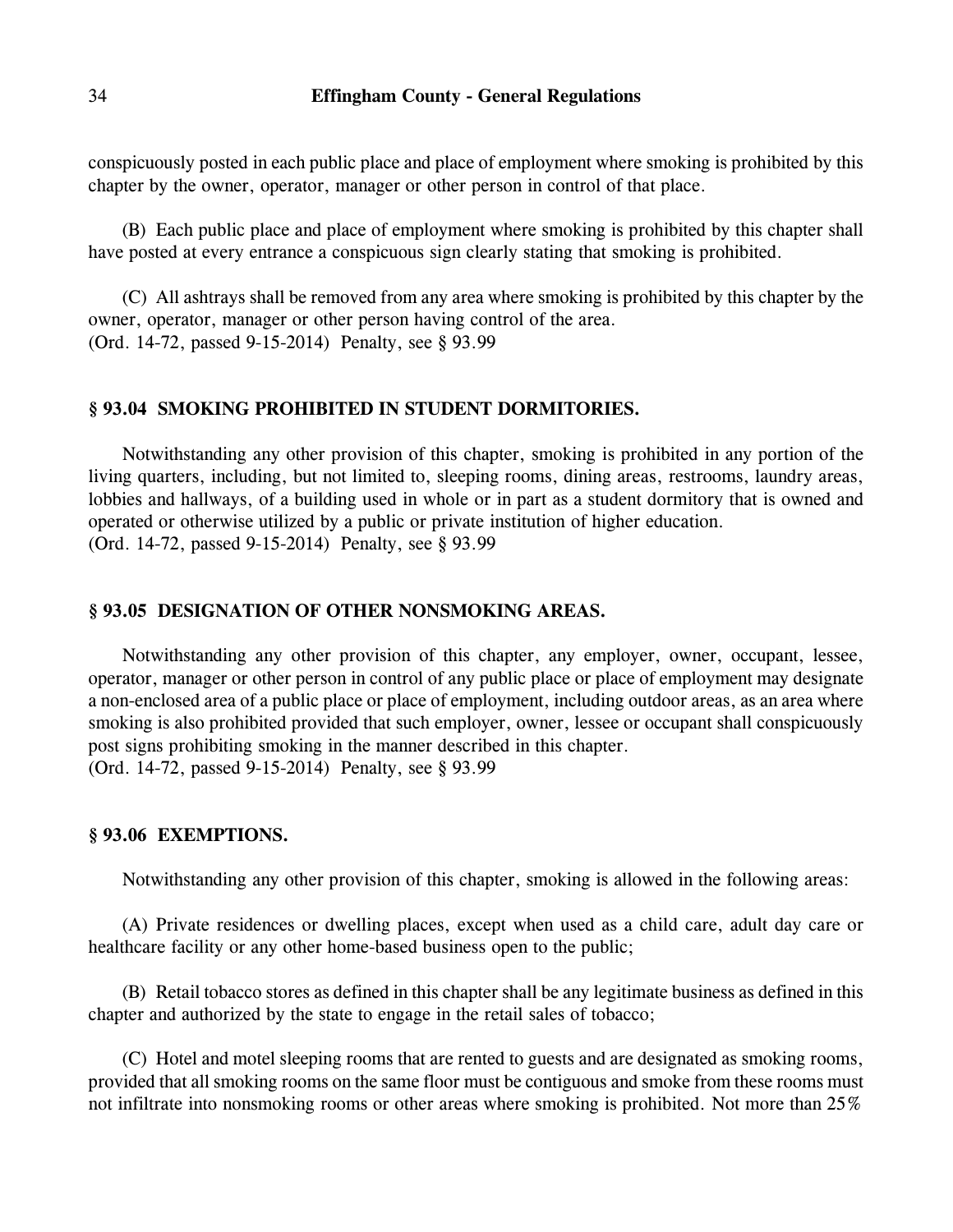#### **Smoking** 35

of the rooms rented to guests in a hotel or motel may be designated as rooms where smoking is allowed, The status of rooms as smoking or nonsmoking may not be changed, except to permanently add additional nonsmoking rooms; and

(D) Common smoking rooms in long-term care facilities operated under the authority of the State Department of Veterans Affairs or licensed under the Illinois Nursing Home Care Act, being 210 ILCS 45, that are accessible only to residents who are smokers and have requested in writing to have access to the common smoking room where smoking is permitted and the smoke shall not infiltrate other areas of the long-term care facility.

(Ord. 14-72, passed 9-15-2014)

#### **§ 93.07 ENFORCEMENT; COMPLAINTS.**

(A) The County Public Health Department and local law enforcement agencies shall enforce the provisions of this chapter through the issuance of citations and/or summons to appear in court to answer the charge.

(B) Complaints involving businesses possessing a county liquor license also shall be forwarded to the County Liquor Commissioner, the County Board Chairperson, or his or her designee.

(C) All citations or summons regarding this chapter shall be charged on a uniform citation or summons, and shall include the name, address and birthday of the person being accused, the location and date and time of the alleged violation, the name of the person making the accusation and specific reference to the ordinance alleged to have been violated.

(Ord. 14-72, passed 9-15-2014) Penalty, see § 93.99

#### **§ 93.08 ENTRANCES, EXITS, WINDOWS AND VENTILATION INTAKES.**

Smoking is prohibited within a minimum distance of 15 feet from entrances, exits, windows that open, and ventilation intakes that serve an enclosed area where smoking is prohibited under this chapter so as to ensure that tobacco smoke does not enter the area through entrances, exits, open windows or other means.

(Ord. 14-72, passed 9-15-2014)

#### **§ 93.99 PENALTY.**

Upon conviction of a violation of this chapter in a circuit court of jurisdiction, no person shall be fined in excess of \$1,000 per violation. (Ord. 14-72, passed 9-15-2014)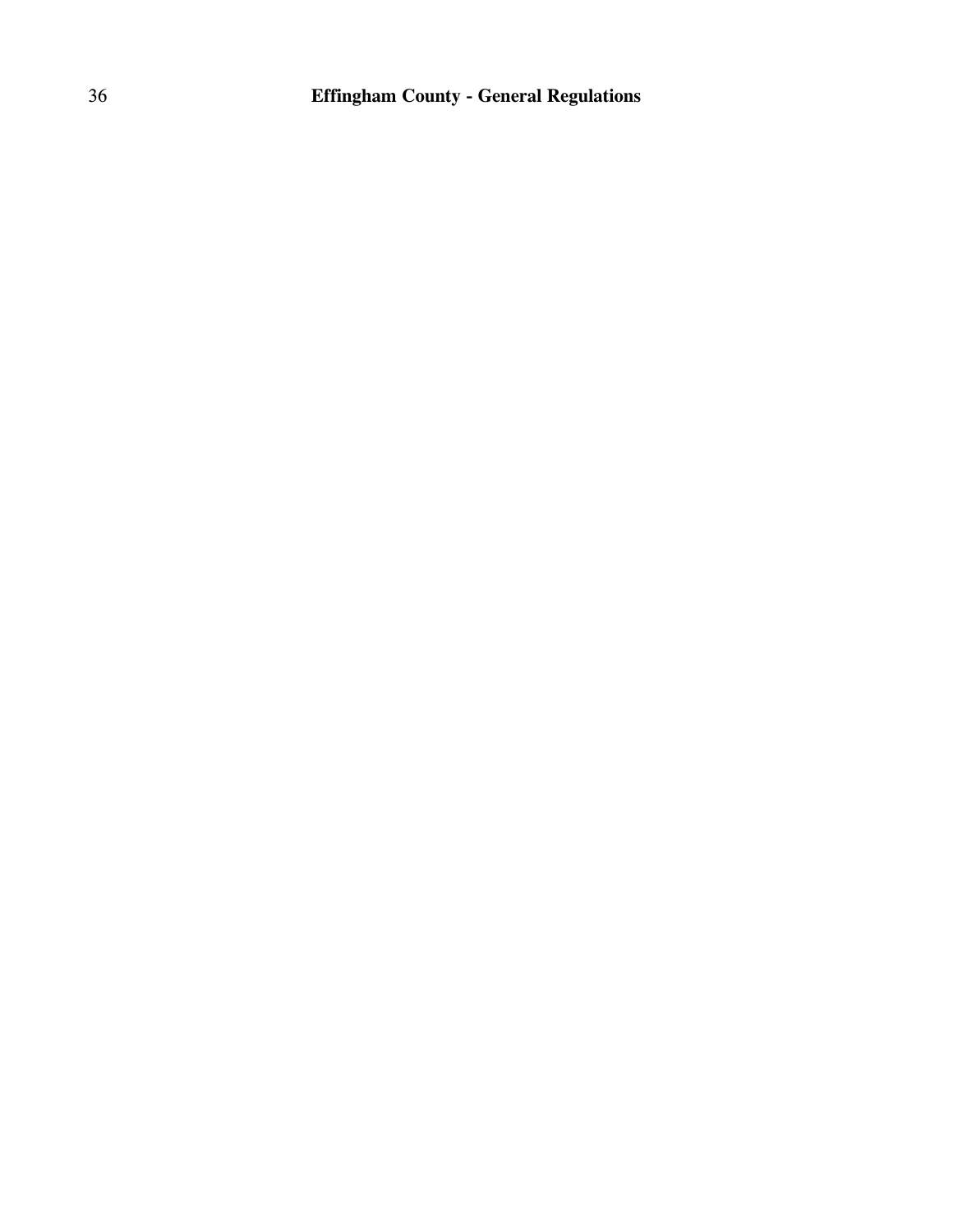### **CHAPTER 94: GROUND AMBULANCE SERVICE**

Section

94.01 Ground ambulance service

94.02 Emergency medical service, medical transport and ambulance standard of care *Cross-reference:*

*Emergency management, see Ch. 31*

### **§ 94.01 GROUND AMBULANCE SERVICE.**

(A) The County Board shall contract with, Mission Care of Illinois, LLC, d/b/a Abbott EMS ("Abbott"), a private ground ambulance service for the exclusive provision of emergency ambulance service within the County of Effingham.

(B) Said contract shall include regulations, terms, and conditions for the performance of said ground ambulance service which the County Board in its discretion, may deem to be in the best interests of the citizens of the County of Effingham.

(C) Said contract shall permit the contractor to enter into mutual aid agreements with other ambulances services so that adequate ground ambulance service will be available in situations in which the contractor may not have adequate equipment or personnel available; and that any such other ground ambulance sendee shall be duly licensed by the Illinois Department of Public Health.

(D) That no person or entity, other than the contractor and ambulance sendees having a mutual aid agreement with the contractor, shall operate or cause to be operated a vehicle for emergency ground ambulance purposes, nor furnish, conduct, maintain, advertise or otherwise be engaged in the business of sendee of the emergency transportation of ambulance patients within the County of Effingham.

(E) By the passage of this section, Effingham County expressly repeals its previous Ordinance No. 14-88, adopted by the Effingham County Board on November 17, 2014 and amends Ordinance 14-93 passed on December 1, 2014.

(F) The provisions of division (D) shall not apply to:

(1) Rendering assistance to patients in the case of a major catastrophe or emergency in which the contractor's ambulances and those of mutual aid providers are insufficient or unable to cope; or

(2) Transporting a patient from outside of the County of Effingham to a point within the County of Effingham; or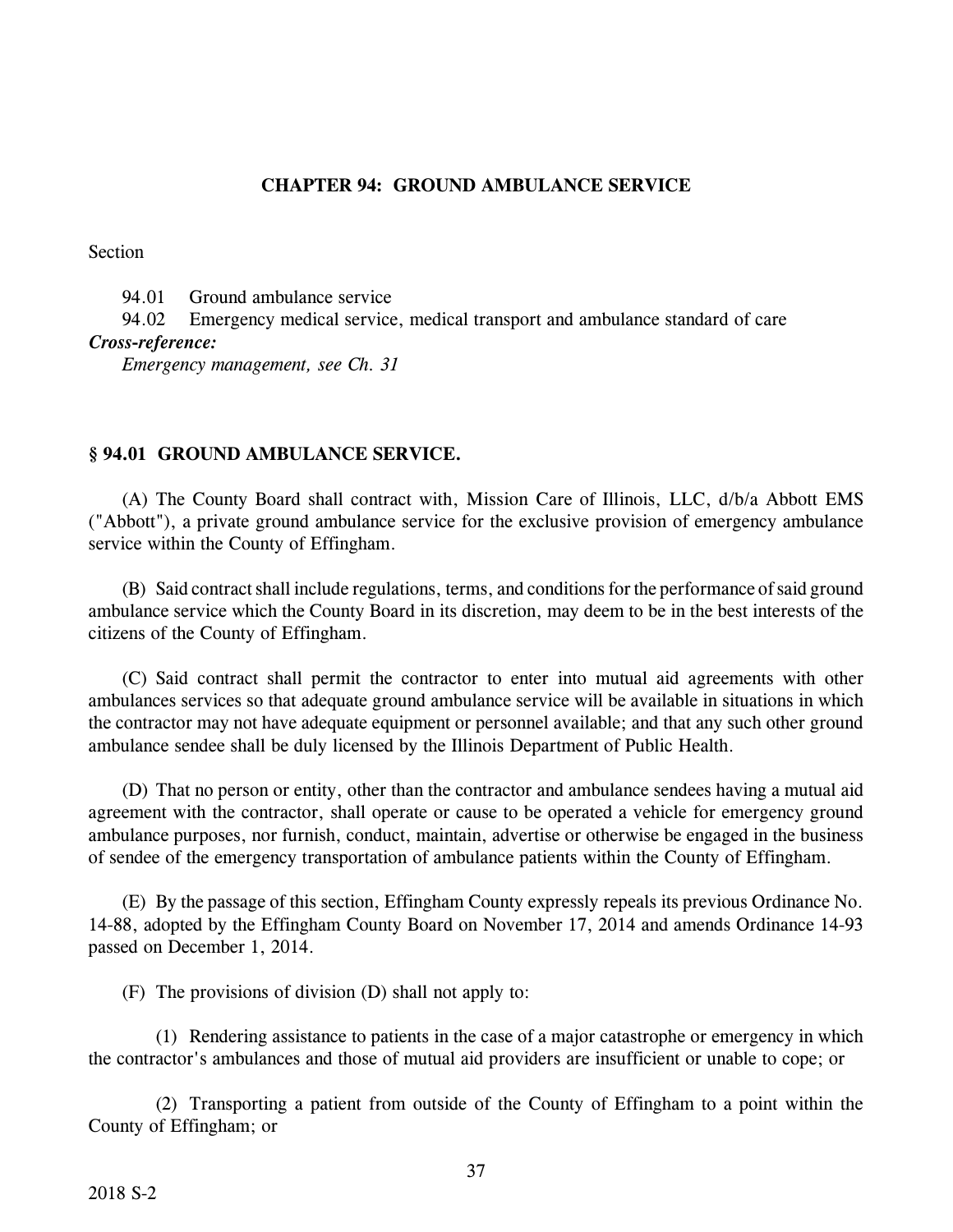(3) Transporting a patient picked up outside of the County of Effingham traveling through the County of Effingham to a destination outside the County of Effingham; or

(4) Giesking Ambulance Service of Altamont which will continue to have the privilege of providing ambulance sendee to its area residents;

(5) Stewardson Ambulance Service, which serves a small portion of northern Effingham County within its taxing district, which will continue to have the privilege of providing ambulance service to its area residents.

(G) Any ambulance service establishing a physical base of operation within Effingham County or, providing routine services of transfers from acute care facilities or as an emergency ambulance sendees within the county, shall acquire a letter of authorization from the County Board, signed by not less than three Board members.

(1) The County Board may limit the number of authorization letters it issues with regards to this section.

(2) The County Board may withdraw the letter of authorization, or issue a temporary letter of authorization with regard to this section.

(3) This letter may be revoked by a majority vote of the County Board.

(H) Violations of the section are hereby declared to be public nuisances, and shall be prohibited and abated in actions in law or in equity.

(Ord. 17-19, passed 3-29-2017; Ord. 17-76, passed 9-18-2017)

# **§ 94.02 EMERGENCY MEDICAL SERVICE, MEDICAL TRANSPORT AND AMBULANCE STANDARD OF CARE.**

(A) It is the purpose of this section to provide a standard of care for all patients transported by any ambulance, medical transport service or emergency medical service, operating by ground ambulance on a regular basis in the County of Effingham; to provide a diagnostic and/or treatment process that an emergency clinician should follow for certain types of patient illness or clinical circumstances; to establish a level of competence with which the typically prudent care provider within a given community, region or system would treat the patient; and to establish a standard of uniformity in Effingham County as to how a qualified practitioner would manage the care of patients under the same or similar circumstances.

(B) All Advanced Life Support (ALS) ambulances operated within Effingham County as a normal part of business, based in Effingham County, or doing business as a result of any agreement with Effingham County, shall be operated as follows: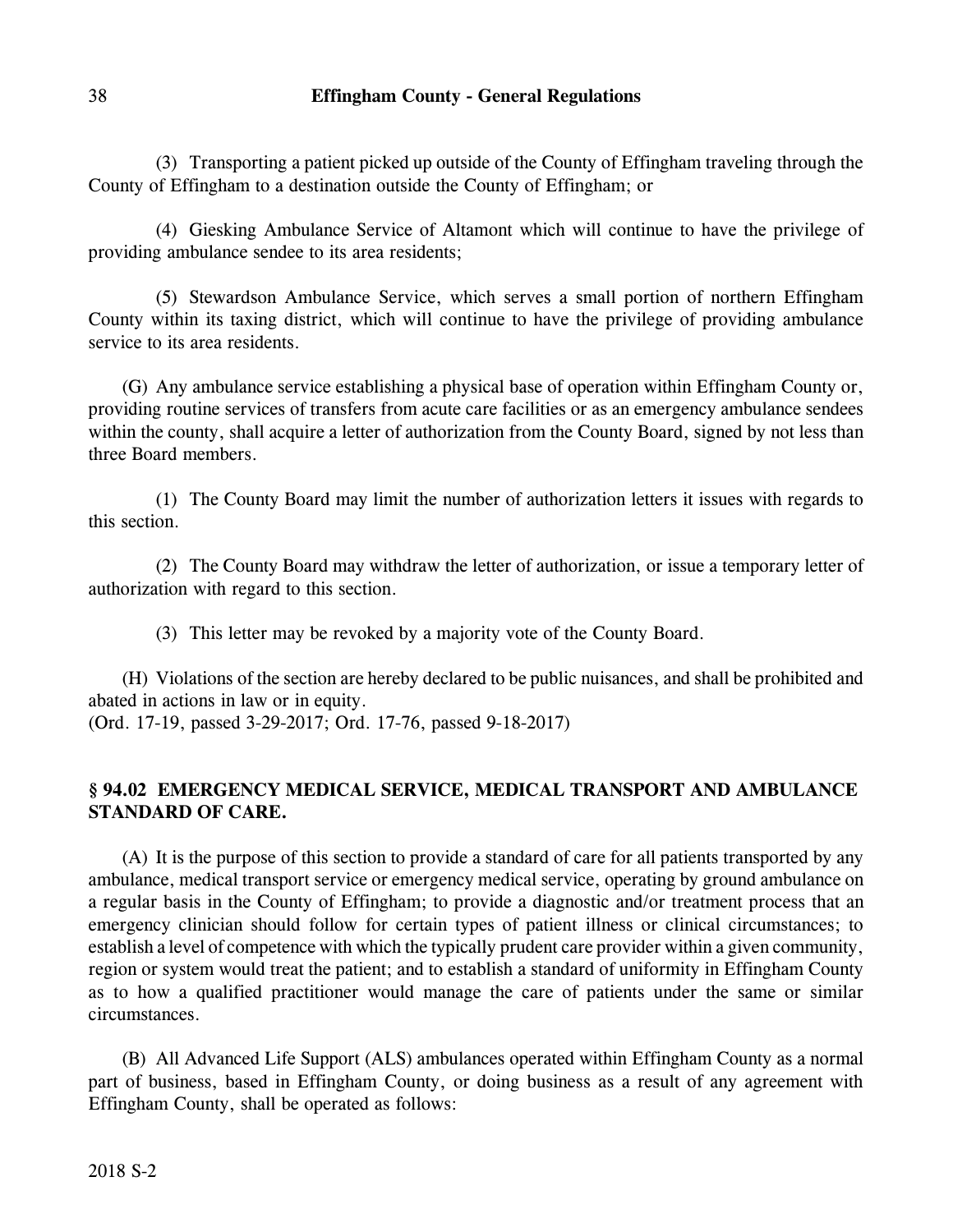(1) All vehicles will be current on registration, safety inspections, insurance and any other inspections required by any government or controlling medical entity.

(2) All vehicles must be manned by at least one Illinois-licensed paramedic with current, valid certifications in:

(a) Basic life support;

(b) Advanced cardiac life support;

(c) Pediatric advanced life support (PALS) or Pediatric Education for Pre-hospital Professionals(PEPPS);

(d) Pre-Hospital Trauma Life Support (PTLS) or International Trauma Life Support (ITLS); and

(e) Successfully tested and approved by the EMS System to work in the system under system protocols.

(3) The Paramedic must be assisted by another like-qualified paramedic or Illinois-licensed Emergency Medical Technician (EMT) approved to operate under the EMS System Protocols.

(4) Paramedics and EMT shall be trained, with documented testing to proficiency, on all equipment listed herein, all equipment available on any given ambulance, and all systems protocols.

(5) Each Paramedic and EMT shall complete documented annual training as required by OSHA, the Illinois Department of Labor and the Illinois Department of Public Health, and must show proof of successful completion of any other training required by all relevant units of government relevant to the operation of emergency medical ground transportation in Effingham County, including - but not limited to - the following subject areas, for which training must be completed within one year of employment with the ambulance service:

- (a) Blood borne pathogens;
- (b) Back safety;
- (c) Workplace violence;
- (d) Emergency service vehicle operations;
- (e) Health Information Patient Privacy Act (HIPPA);
- (f) Critical Incident Stress Management (CISM); and
- (g) National Incident Management (NIMS) 100, 200, 700, 800.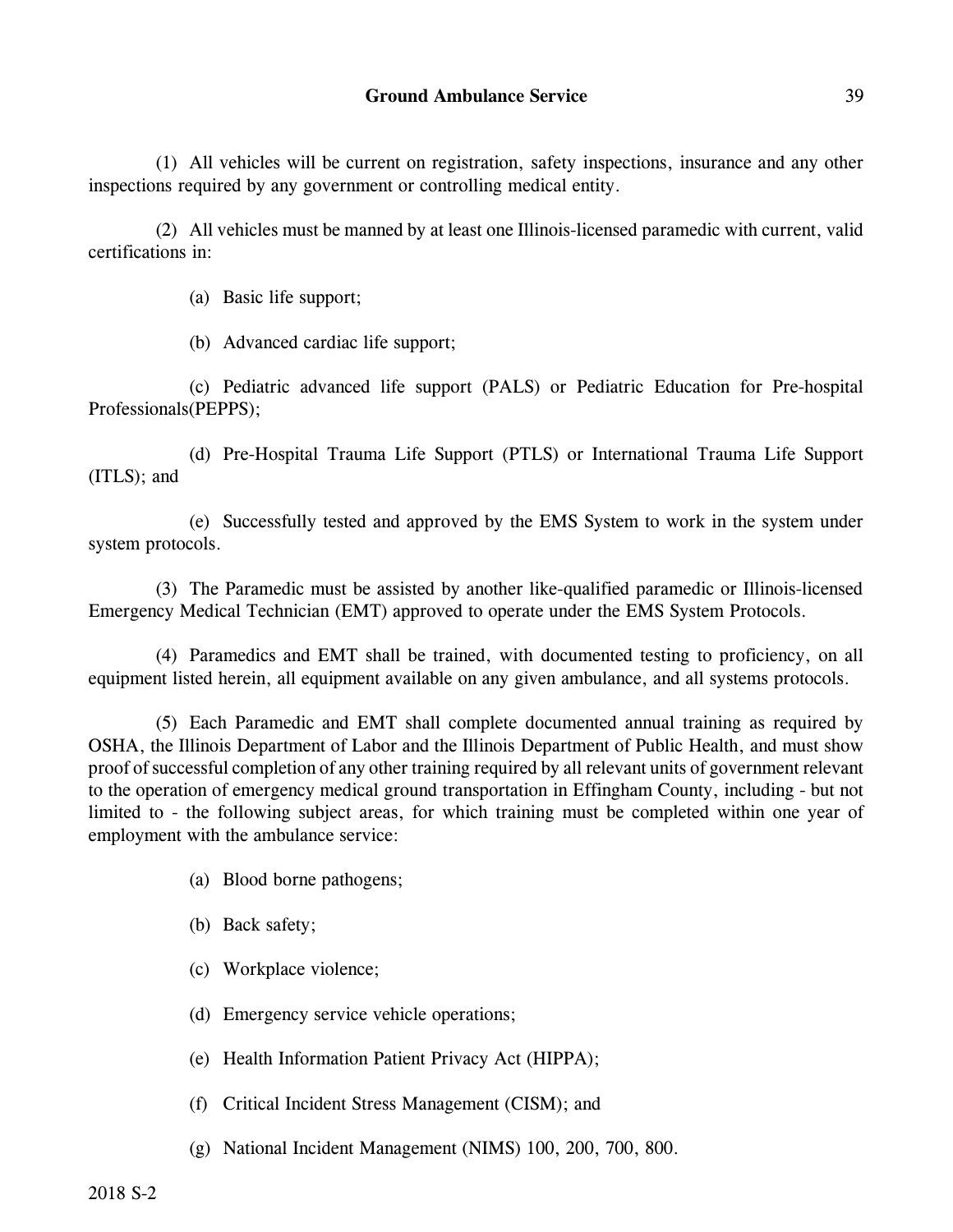(6) Each Paramedic and Emergency Medical Technician shall complete and pass at least two mandated clinical skills review competency tests every six months from the medical director or their designee to determine any necessity of remedial training.

(7) Each Paramedic and Emergency Medical Technician shall provide proof of Hepatitis B Series vaccinations, an annual TB skin test, and shall be offered an annual flu shot (including a declination form or proof of currently valid test results) to be provided at the expense of the ambulance service provider.

(8) Every Advanced Life Support ambulance shall possess the following equipment on board in operational and currently maintained status:

(a) All required Illinois Department of Public Health and Emergency Management System listed equipment;

(b) 12 Lead EKG monitor/defibrillator with telemetry operational capabilities to send EKG readings to the hospital receiving system;

(c) Carbon Dioxide ETC02 (End Tidal Carbon Dioxide) Monitoring with Capography wave form;

- (d) Transport Intravenous (IV) medication pump;
- (e) Non-invasive continuous blood pressure monitoring equipment;
- (f) Continuous Positive Air Pressure (CPAP) and Biphasic Positive Air Pressure (Bi-PAP);
- (g) Transport Ventilator;
- (h) Intraosseus (10) Access devices for adult, child and infant;
- (i) Blind Insertion Airway Devise (BIAD) all sizes;
- (j) Power Patient Cot; and
- (k) Automatic Vehicle Locator (AVL).

(9) All medical equipment shall be maintained and calibrated according to manufacturer recommendations by qualified technicians.

(10) All medical replacement supplies shall be maintained and replaced by the ambulance provider to maintain required levels of equipment supplies at all times.